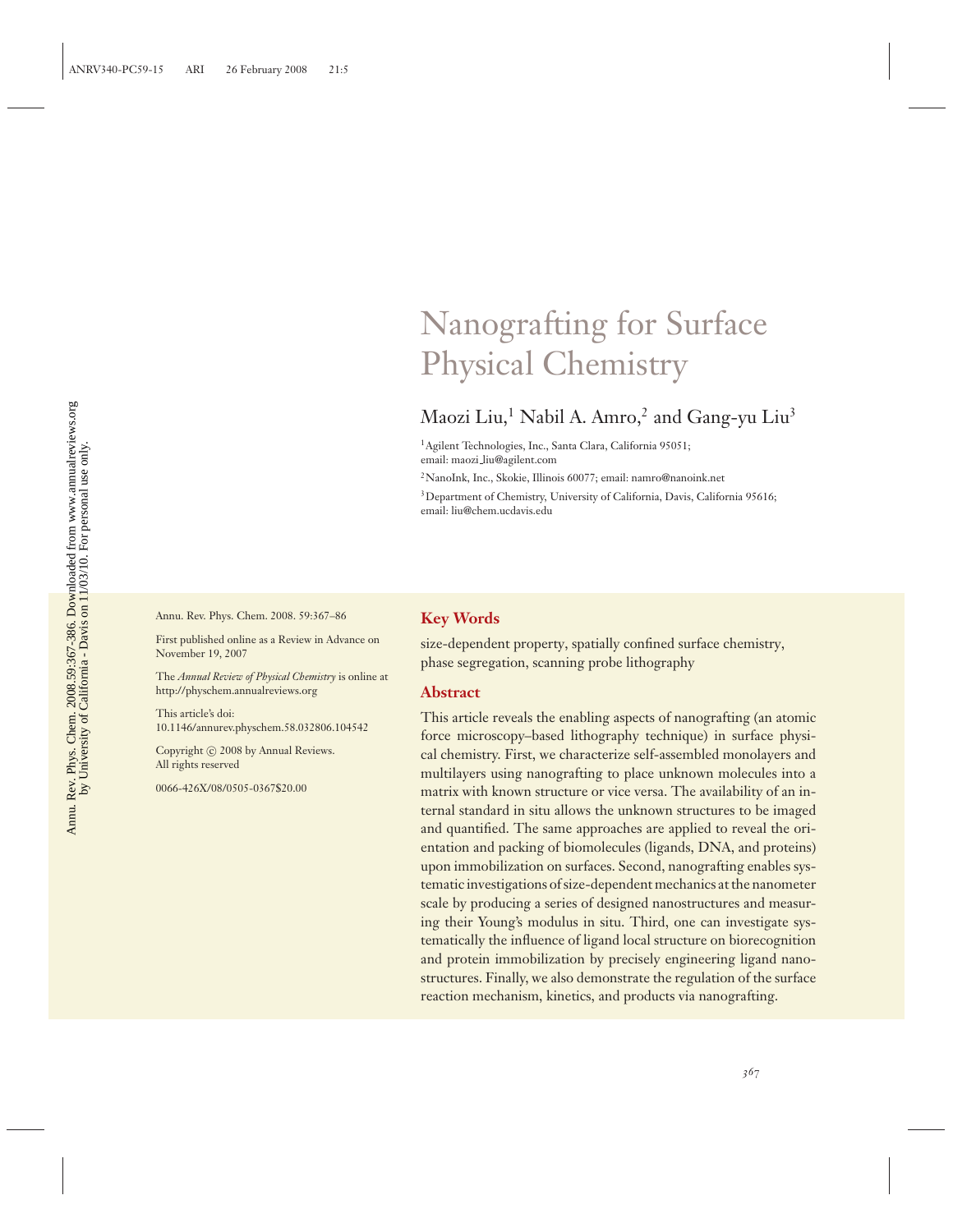## **INTRODUCTION**

**AFM:** atomic force microscopy

**SAM:** self-assembled monolayer

#### **Nanostructures:**

assemblies of atoms, molecules, or ions with an overall dimension of less than 100 nm

## **Figure 1**

(*a*) Schematic showing the process of nanografting. (*b*) A 33  $\times$  33 array of nanostructures of biotin-terminated thiols inlaid in hexanethiol matrix, produced in an ethanol medium using nanografting. (*c*) An 8  $\mu$ m  $\times$  8  $\mu$ m lateral force image of the University of California at Davis seal produced by nanografting.

Nanografting was reported in 1997 using combined atomic force microscopy (AFM) with the surface chemistry of thiol adsorption on gold surfaces (1). The procedure of nanografting is relatively simple, starting from imaging (under a small force) an alkanethiol self-assembled monolayer (SAM) in a liquid medium containing a different kind of thiol (**Figure 1***a*). As a higher force is applied during the scanning, the matrix thiol molecules are removed by the tip and transported into the solvent. Thiol molecules contained in the solution immediately adsorb onto the freshly exposed gold area following the scanning track of the atomic force microscope tip to form designed nanostructures. The produced nanopatterns can then be characterized in situ by the same atomic force microscope tip at a reduced force.

Since its invention, researchers have reported much improvement and technological extensions of nanografting. For example, reversal nanografting was developed to improve the throughput (2). In this process, functional molecules were first deposited on surfaces, and then inert components were placed, using nanografting, to separate the functional molecules into arrays of designed nanostructures. **Figure 1***b* shows an

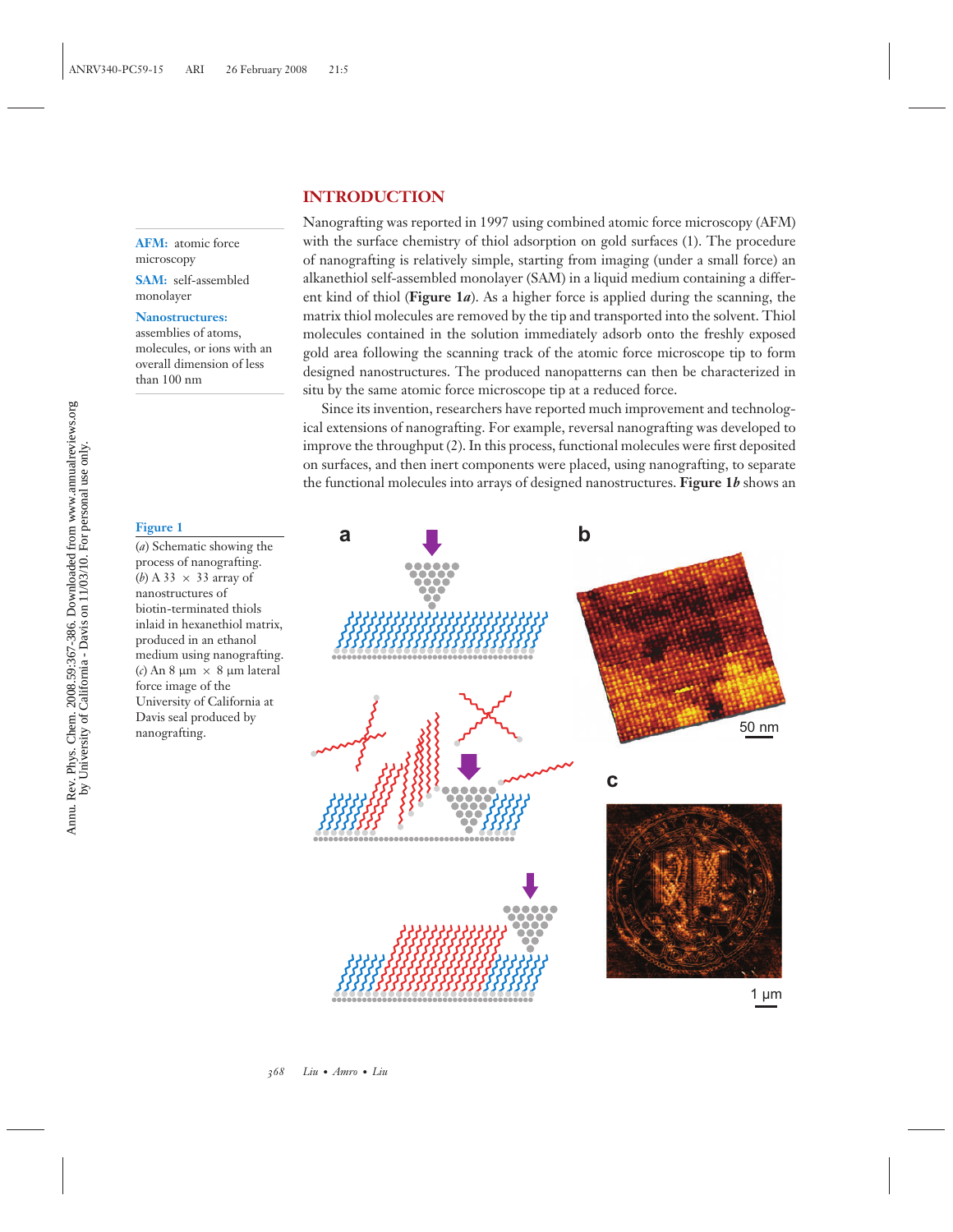example in which a 33  $\times$  33 array of biotin-terminated thiols was produced on gold. Each element has a size of 5.2  $\times$  5.2 nm<sup>2</sup> with great uniformity. Nanopen reader and writer extends nanografting into ambient or nonreactive media (3). In nanopen reader and writer, reactants are predeposited onto an atomic force microscope probe. The probe can then perform AFM imaging under low load and deposit the desired materials under high force on a gold surface by replacing the resist molecules. Software and digitization in scanning probe lithography also significantly improved to enable automated nanolithography for the high-throughput production of complex nanostructures and arrays (4). **Figure 1***c* illustrates a revealing example in which the University of California at Davis's seal is fabricated by nanografting an aldehyde terminated thiol into a decanethiol SAM. The process took 10 min to complete with the finest width of 10 nm. The automated nanografting may be utilized in conjunction with multiple atomic force microscope tips in a one- or two-dimensional format for the parallel fabrication of nanopatterns. Furthermore, researchers have also reported modified nanografting by regulating local interactions, such as adsorbates on silica or silicon surfaces (5), tapping mode nanografting (6), and scanning tunneling microscopy–based nanografting (7).

Similar to many scanning probe lithography techniques—such as scanning tunneling microscopy–based lithography (8–10), dip-pen nanolithography (11, 12), local oxidation nanolithography (13, 14), and local chemical or electrochemical lithography (15)—nanografting has many advantages in the context of potential applications in material science and the nanotechnology industry. For instance, the spatial resolution is high; thus the production and characterization of sub-100-nm structures become feasible. Nanografting also shows great promise in materials science by producing various functional nanostructures, including -OH, -COOH, -CHO, -NH<sub>2</sub>, -NHS, biotin, -CF3, carbohydrate, and nucleotides (16–20). One can construct threedimensional nanostructures using pattern transfer by further surface reactions (21, 22). Moreover, the versatility of nanografting has been demonstrated by the creation of nanostructures of large molecules and biological molecules, such as nanoparticles of metals (23, 24), DNA (25, 26), ligands (20), and proteins (18, 27). Finally, many researchers and laboratories that have AFM capabilities favor nanografting for its simplicity.

Four unique aspects of nanografting make it a new and powerful tool in surface physical chemistry. First, by not requiring any tip modification and eliminating surface diffusion using a SAM as a resist, nanografting harnesses the highest spatial resolution AFM can offer both in nanostructure production and in characterization (28). Second, nanografting can work in versatile chemical environments (e.g., wet chemistry), which enables direct mimicking and monitoring of real-surface reactions in situ, in real time, and with molecular resolution (29). Third, as discussed below, nanografting is an active tool for regulating the reaction mechanism, kinetics, and products. Fourth, multiplexing is enabled within one experiment by producing multicomponent nanostructures and then introducing designed reactants while monitoring the outcome in situ.

As previous reviews have discussed eloquently the potential of nanografting in material assembly, molecular electronics, and bioresearch (13, 29), this article focuses

**Resist:** a thin film coating on surfaces that serves as precursor and sacrificial layer for lithography

**Ligand:** a molecule able to bind to and form a complex with a biomolecule; an effector molecule binding to a site on a target protein by intermolecular forces

**Molecular resolution:** the capability of distinguishing between two separate but adjacent molecules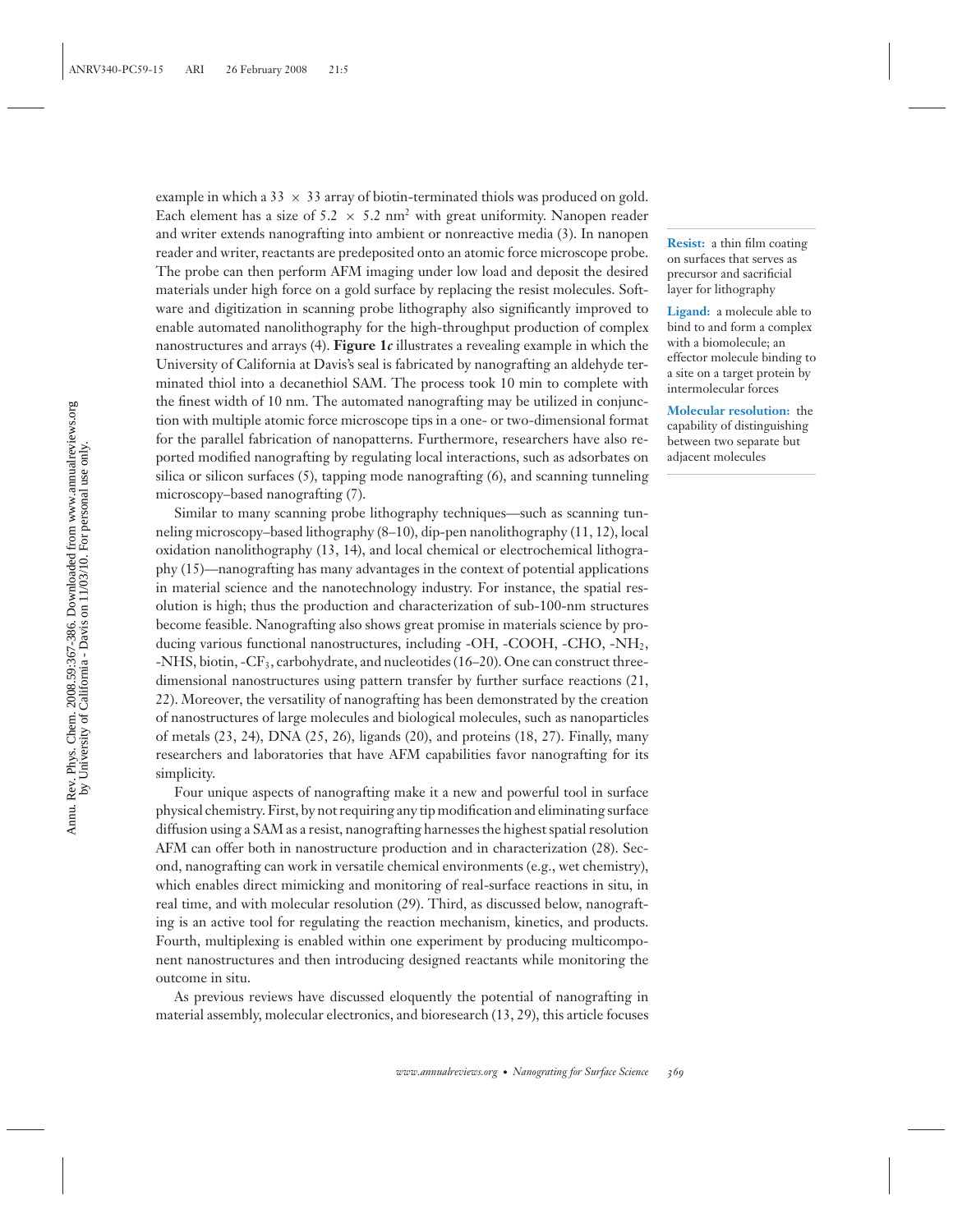on the enabling aspects of nanografting in surface physical chemistry. We discuss four fundamental scientific inquiries that are otherwise difficult to probe without nanografting: (*a*) surface structural characterization at the molecular level; (*b*) the size-dependent Young's modulus of monolayer materials; (*c*) the size and geometry dependence of protein immobilization and protein-ligand reactions; and (*d* ) the regulation of the surface reaction mechanism, kinetics, and local structures.

## **SURFACE STRUTURAL CHARACTERIZATION USING NANOGRAFTING**

Researchers have widely used AFM to visualize surface morphology and structure, especially for nonconductive materials, because of its high spatial resolution and ability to image a wide range of systems. AFM imaging has provided important and new structural information, such as local domains, phase segregations, defects, and short- and long-range order or periodicity (30–32). Although conventional AFM imaging provides a means for visualizing surface morphology, defects, and order and for quantifying surface roughness, it is difficult to extract information about molecular conformation, especially in the case of large molecules, such as long-chain organic molecules, polymers, and biomolecules. Nanografting, conversely, provides a powerful complement to conventional AFM imaging by determining the molecular conformation on surfaces using an internal reference, such as a resist or a matrix with well-known three-dimensional structures (e.g., alkanethiol SAMs). The height and lateral structure of the newly grafted molecules can thus be accurately measured, with the precision of a fraction of a nanometer, by direct comparison with the matrix molecules. Similarly, one may take a reverse approach in which a known alkanethiol SAM is nanografted in the films, whose structures can then be determined. The availability of an internal standard in situ allows the unknown structures to be imaged and quantified with high resolution.

## **Nanografting for the Structural Characterization of Self-Assembled Monolayers**

SAMs with a wide variety of thiolated molecules have been characterized using nanografting. The simplest example is alkanethiols in which decanethiol SAMs  $(C_{10})$ are used as the matrix/internal standard (**Figure 2**). Within the monolayers, decanethiols form close-packed domains with a commensurate  $(\sqrt{3} \times \sqrt{3})R30^\circ$  structure with respect to the Au(111) surface (see **Figure 2***d* ) (33, 34). The molecules adopt an all-*trans* configuration, with a tilt angle of 30◦ from the surface normal. In addition, the zigzag planes of the chains may exhibit up to four twist angles, yielding various c(4 $\sqrt{3}$  × 2 $\sqrt{3}$ )R30° super lattices. With the assumption that the structure of octadecanethiols  $(C_{18})$  was unknown, we nanografted the  $C_{18}$  molecules into the  $C_{10}$  matrix. The periodicity of  $C_{18}$  is the same as the surrounding  $C_{10}$  (i.e., a twodimensional close-packed structure with a lattice constant of 0.50 nm) (**Figure 2***c*). The Au(111) lattice can be visualized during the nanoshaving step (**Figure 1***a*), enabling the determination of commensurateness of the thiol adsorbates. The height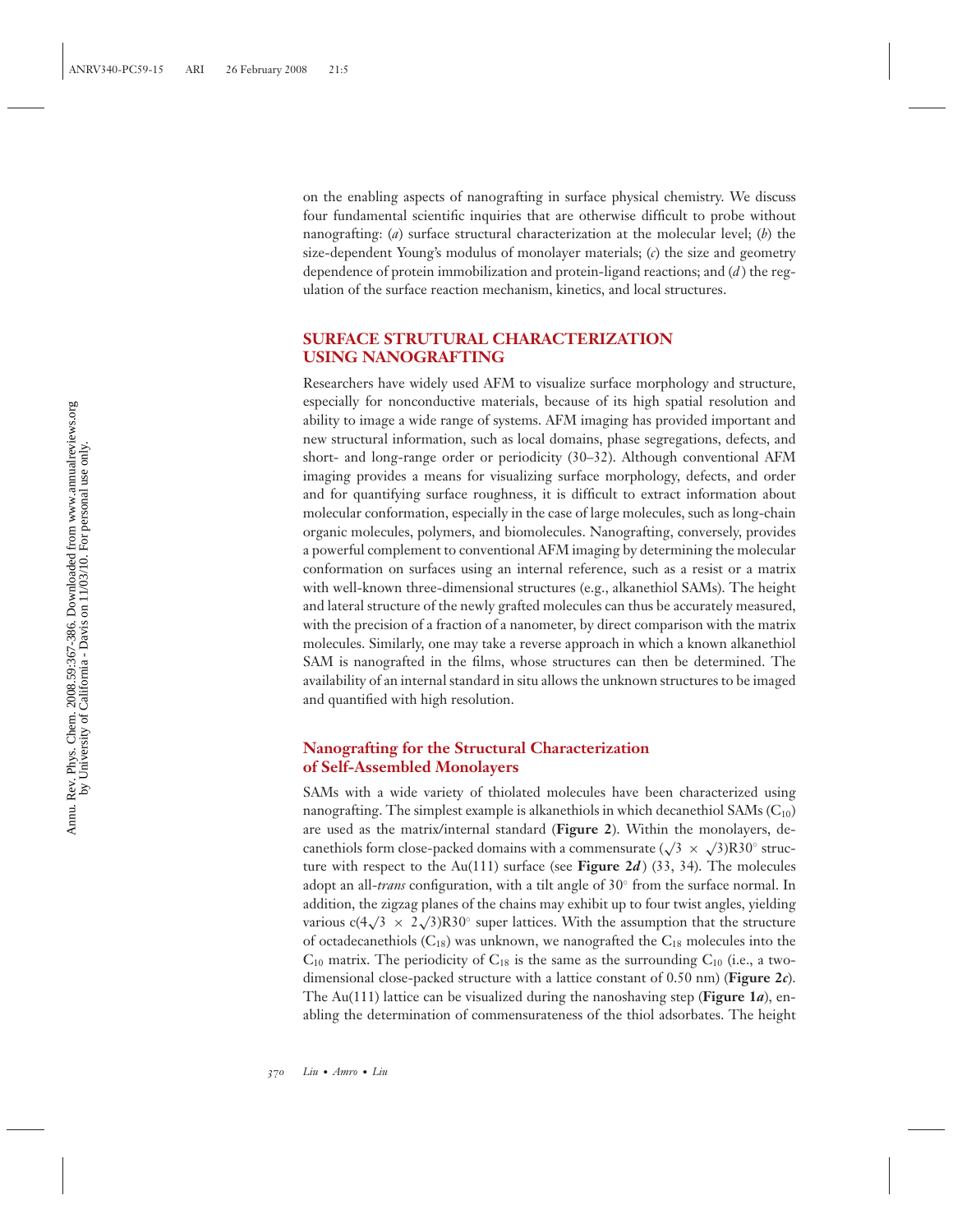

(*a*) Fabrication of two C<sub>18</sub> nanoislands (2  $\times$  4 and 50  $\times$  50 nm<sup>2</sup>) inlaid in the decanethiol matrix using nanografting. As shown in the cursor profile in panel  $b$ , the  $C_{18}$  island is 0.88 nm higher than the surrounding self-assembled monolayer (SAM). (*c*) Zoom-in scans reveal the closely packed structure of SAMs in the nanostructures (*top panel* ) and matrix (*bottom panel* ). Scale bar in **Figure 2***c* is 0.5 nm. (*d*) Schematic diagram illustrating the structure of  $C_{18}$  SAM. (*Top panel*) The zigzag lines represent the hydrocarbon chains, with  $C_{18}$  shown in red and  $C_{10}$ shown in blue. (*Bottom panel* ) The gray circles represent the gold atoms, and yellow dots represent sulfur head groups.

difference between  $C_{18}$  and  $C_{10}$  measured 0.88  $\pm$  0.02 nm (**Figure 2***b*). Therefore, all C18 molecules adopt an all-*trans* configuration, with the chains tilted 30◦ from the surface normal (28, 29).

SAMs with nonalkane chains, such as arenethiols, have also been characterized using nanografting (35). The side-by-side comparison of arenethiol and alkanethiol SAMs is accomplished by grafting nanopatterns of alkanethiols within the matrix of arenethiol SAM or vice versa. Upon nanografting of 4-[4 (phenylethynyl) phenylethynyl]-benzenethiols (PPBT) into a  $C_{10}$  matrix, the arenethiols are measured to be 7.6  $\pm$  1.0 Å higher than the surrounding decanethiol matrix. Therefore, unlike alkanethiol SAMs in which molecules tilt  $30°$  from the surface normal, arenethiol molecules are attached perpendicular to the surface. This conclusion is further confirmed by the nanografting of docosanethiol inlaid in a PPBT SAM, in which the alkanethiols are 6.5  $\pm$  0.8 Å taller than the surrounding arenethiols. Both experiments validate the upright conformation of arenethiols within  $5°$ accuracy.

**Figure 3** provides another example in which the structure of SAMs with complex chain and termini is characterized (20). Using nanografting, we produced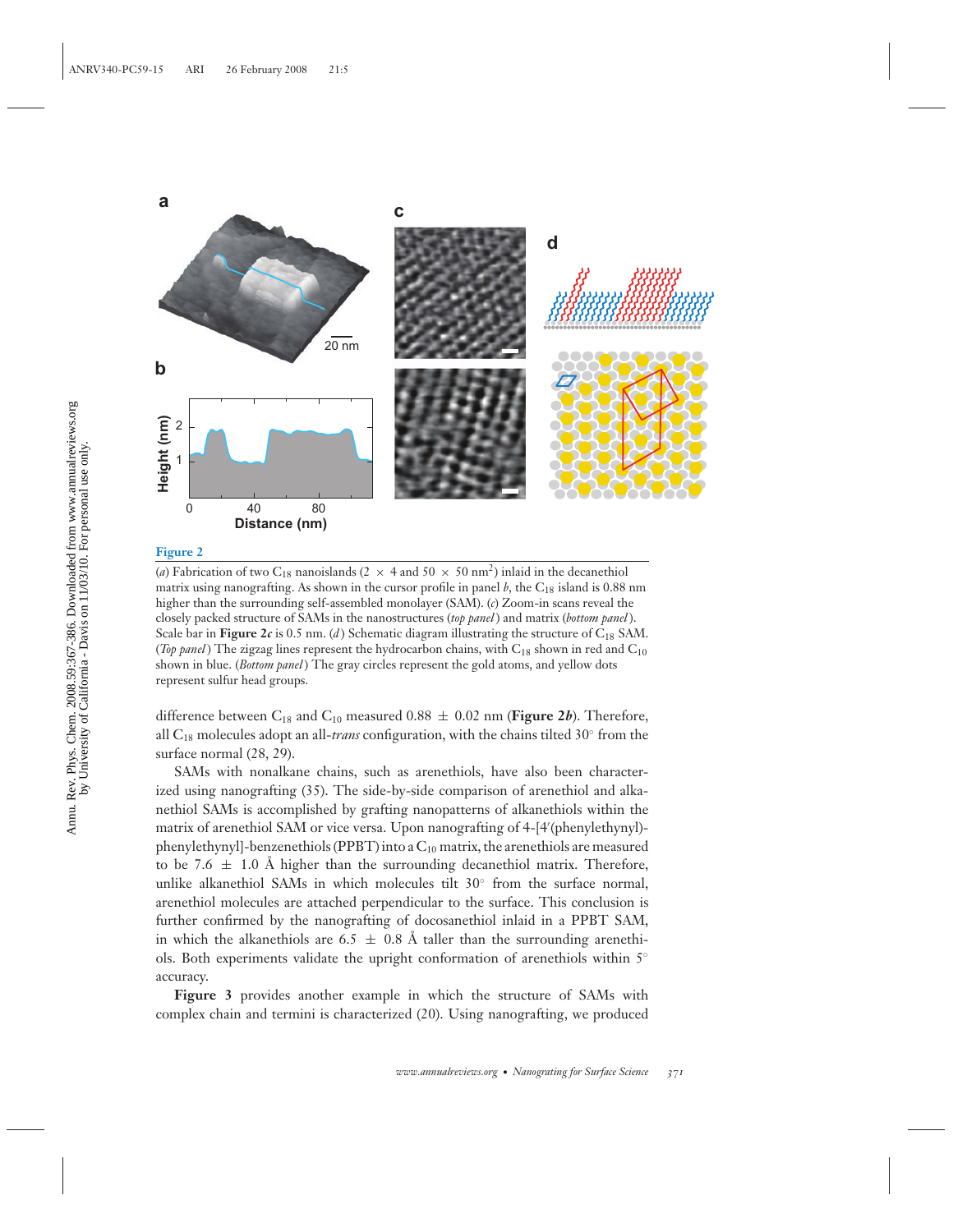

(*a*) A 300 nm  $\times$  300 nm atomic force microscopy (AFM) topographic image including a 130 nm  $\times$  110 nm rectangle of ligand Gal in a C<sub>8</sub> matrix self-assembled monolayer (SAM). (*b*) Cursor profile corresponding to the line in panel *a*. (*c*) Side view of Gal molecules in the pattern. (*d*) A 400 nm  $\times$  400 nm AFM topographic image including a 150 nm  $\times$  150 nm square of ligand GalCer in a C10 matrix SAM. (*e*) Cursor profile corresponding to the line in panel *d*. ( *f* ) Side view of the GalCer molecules in the pattern.

nanostructures of carbohydrate ligands, 2-[2(2-mercaptoethoxy)ethoxyl]-*N*- (galactopyranosyl-2'-methyl)acetamide (Gal) and β-D-galactopyranosyl-2S,3R,4E-3-hydroxy-2-*N*-(11-mercapto-undecanoic acid)-sphingenine (GalCer). **Figure 3** shows two nanostructures, a 130 nm  $\times$  110 nm ligand Gal pattern inlaid in a C<sub>8</sub> SAM (Figure 3*a*), and a 150 nm  $\times$  150 nm GalCer-terminated thiol inlaid in a  $C_{10}$  SAM (**Figure 3***d*). The apparent height of the two nanostructures measured from cursor profiles (**Figure 3***b*,*e*) is 0.75 and 1.15 nm above the surrounding SAM, respectively. In contrast to alkane chains, which adopt a 30◦ tilt with respect to the surface normal, these apparent heights of Gal- and GalCer-terminated thiols suggest an upright configuration, as schematically shown in Figure  $3c$ ,  $f$ . The configuration difference between alkanethiols and thiolated carbohydrate ligands in SAMs likely results from the intermolecular interactions. As shown in **Figure 3***c*, thiolated Gal molecules incorporate an ethylene glycol backbone with a bulky terminal, whereas thiolated GalCer (**Figure 3***f* ) has two chains (one thiol head group and another just hydrocarbon with six carbon atoms more than the thiol chain). These molecular differences between alkanethiols and carbohydrate ligands impact the interchain interactions, and thus their final configurations within SAMs. Molecules within the nanostructure are closely packed, as evidenced by the small deformation under tip pressure.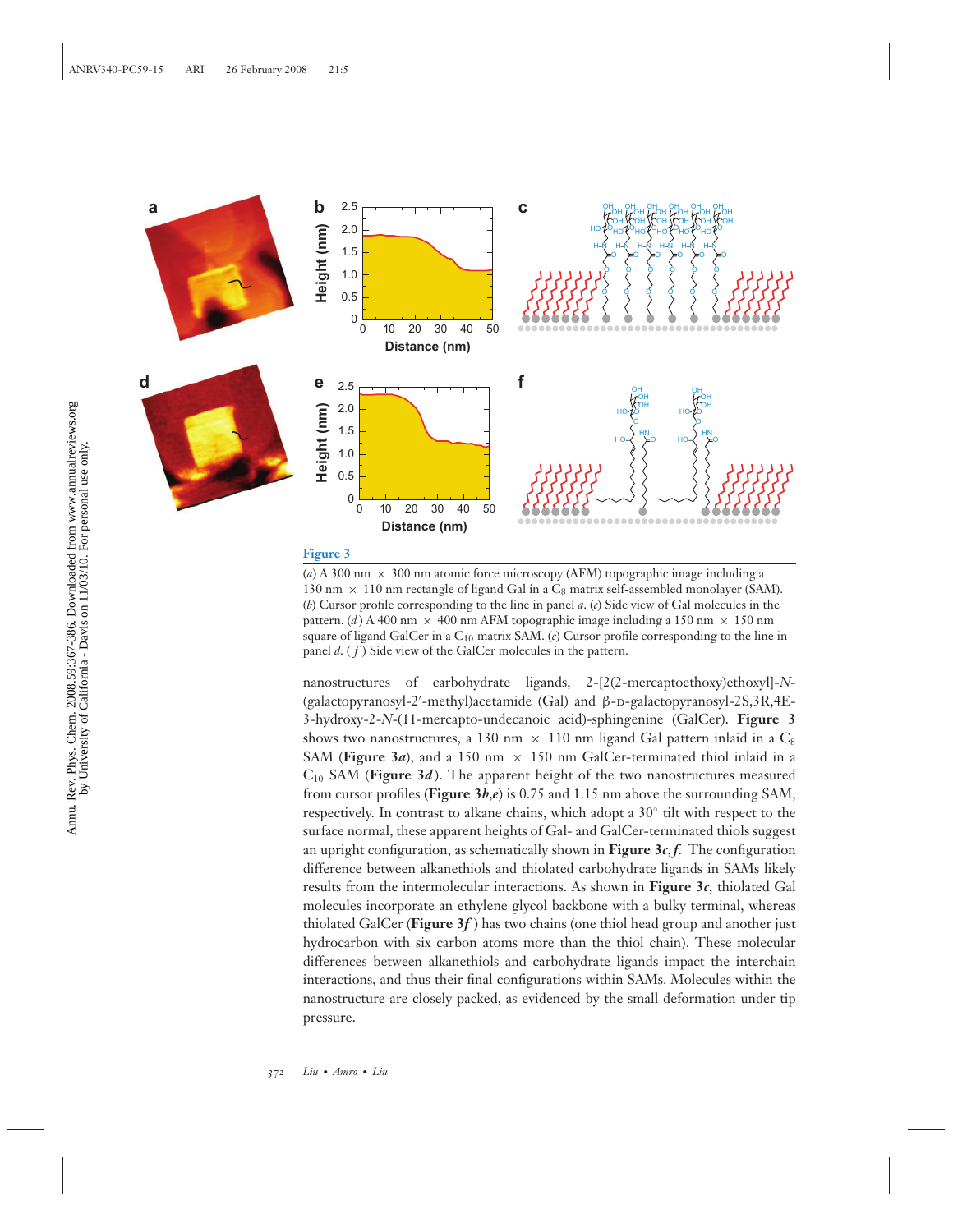## **Nanografting for Determining the Orientation and Packing of Biomolecules on Surfaces**

Single-strand DNA or oligonucleotide molecules are routinely immobilized on surfaces as the initial step for constructing sensors, a solid-state synthesis, or a bioassay. The orientation and packing of the molecules impact the subsequent hybridization reactions and device performance. Nanografting offers a means to characterize the orientation and packing of DNA or oligonucleotides (25). Proof of concept has been demonstrated using two single-stranded oligomolecules, 5 -HS-  $(\text{CH}_2)_6$ CTAGCTCTAAT-CTGCTAG-3' (here referred to as oligo 1) and 5'-HS- $(CH<sub>2</sub>)<sub>6</sub>AGAAGGECTAGA-3'$  (here referred to as oligo 2) (25). On grafting a 115  $\times$ 135 nm<sup>2</sup> nanopattern of oligo 1 within a  $C_6$  matrix, we measured the pattern to be 6.3–8.3 nm in height. A molecular model of oligo 1 yields a length of 8.4 nm in a fully stretched conformation. By comparison to the molecular model, one can conclude that oligo 1 is almost fully stretched. Similar results were attained for oligo 2, in which a 190  $\times$  255 nm<sup>2</sup> pattern has an apparent height of 5.0–6.0 nm, by comparison with matrix  $C_{10}$  SAM.

The orientation and packing of proteins after immobilization on surfaces represent another class of important biomaterials that can benefit from in situ and highresolution structural characterization. **Figure 4** shows an example in which lysozyme (LYZ) molecules were immobilized onto nanostructures of carboxyl termini (18). The high selectivity observed at pH 7 results mostly from electrostatic interactions between the LYZ molecules and the carboxylate-terminated nanopatterns. Three LYZ molecules are positioned along the  $10 \times 150$  nm<sup>2</sup> nanoline, whereas eight protein particles are confined within the  $100 \times 150$  nm<sup>2</sup> nanorectangle. The corresponding combined cursor profiles in **Figure 4***c* reveal that the immobilized protein molecules



#### **Figure 4**

(a) A 10 nm  $\times$  150 nm line and a 100 nm  $\times$  150 nm rectangle of HS(CH<sub>2</sub>)<sub>2</sub>COOH produced in C10 using nanografting. (*b*) The same area after introducing a lysozyme solution. (*c*) A combined cursor profile as indicated in panels *a* and *b*. Black and shaded areas represent the matrix and patterned self-assembled monolayer regions, respectively, whereas the yellow region corresponds to adsorbed protein molecules.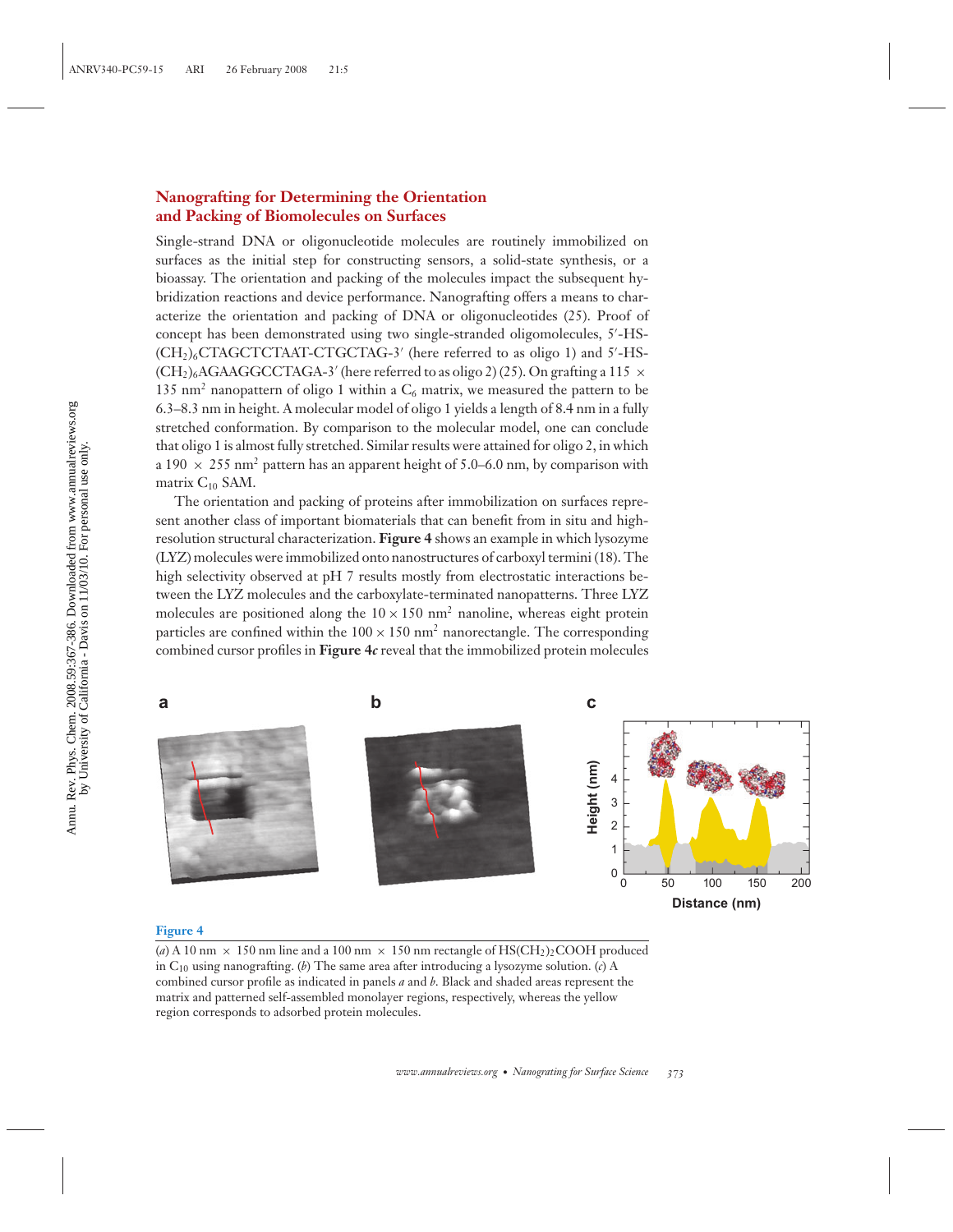exhibit two different heights: 4.1 nm and 3.0 nm. The physical interactions are not specific; therefore, various orientations with respect to the surface are observed for the adsorbed proteins. Because LYZ molecules are ellipsoidal with the approximate dimensions 4.5  $\times$  3.0  $\times$  3.0 nm<sup>3</sup> from X-ray crystallographic studies, the observed heights (4.1 nm and 3.0 nm) correspond to the side-on and end-on orientations of LYZ, respectively (18).

When bioengineered with a chemical linkage (a cysteine at a specific site), proteins may be directly nanografted on solid support without introducing an extra linker. This site-specific modification will anchor the protein molecules in an appropriate matrix while preserving as best as possible the necessary function with a predictable adsorption and orientation to the surface. Using this approach, researchers patterned a 78-amino-acid iron(II) complex  $[{\rm Fe}(\alpha {\rm p}V_{\rm a}L_{\rm d}$ -C26)3]<sup>2+</sup> via nanografting into a  ${\rm C_{18}}$ SAM (36). The average value of the height difference is 3.1 nm between the protein and the matrix, giving a measured height for the proteins of 5.3 nm. This measurement compares well with the height of 5.2 nm predicted from molecular models (36).

## **Nanografting for Monitoring Structural Evolution**

Investigators have also monitored the multilayer growth process using nanografting. Self-assembled multilayers of 4,4 -dimercaptobiphenyl (DMBP) may be formed by Cu(II)-catalyzed oxidation. The aromatic chains are known to stand upright; however, it was not completely clear if copper only acts as a catalyst or if it becomes part of the multilayer (37). Using nanografting, we produced a nanopattern of dodecanethiol in the monolayer of DMBP. This alkanethiol exhibits a height of  $0.50 \pm 0.18$  nm, which is taller than the DMBP matrix monolayer. Because the known height of dodecanethiol is 1.54 nm, comparison gives the height of the DMBP monolayer as  $1.04 \pm 0.18$  nm. On forming a second layer, the matrix became 0.67 nm taller than the dodecanethiol nanostructure. In another words, the thickness of the bilayer is  $2.21 \pm 0.25$  nm. This height is consistent with the disulfide linkage between the first and second layer, but not consistent with the model of S-Cu-S sandwich formation. The addition of the third layer yielded the thickness of 3.36  $\pm$  0.30 nm, which further verifies the formation of a disulfide linkage between layers (37).

Nanografting was also utilized to reveal the function of water in model membrane systems (38). First, the researchers produced a 100 nm  $\times$  100 nm–sized nanopatch of  $C_{18}$  in a SAM of hydroxyl-terminated alkanethiols,  $HS(CH_2)_{11}OH (C_{11}OH)$  on Au(111), to roughly mimic the membranes' hydrophobic chains and polar head groups. They used contact-mode AFM to study the compressibility of these SAMs in the presence of 2-butanol. On changing the solvent to water, the mechanical resistance of the  $C_{11}OH$  SAM became much higher than in 2-butanol. Because the compressibility of a hydrophobic  $C_{18}$  patch is not expected to change significantly from water to 2-butanol, it provides an ideal internal reference for the structure as well as mechanical resistance. This result is explained by molecular dynamics simulations in which water molecules can mediate the interaction between the OH head groups, relaxing the surface strain present in the case of 2-butanol and allowing the SAM hydrocarbon chains to form a more ordered crystal. If this were the case, it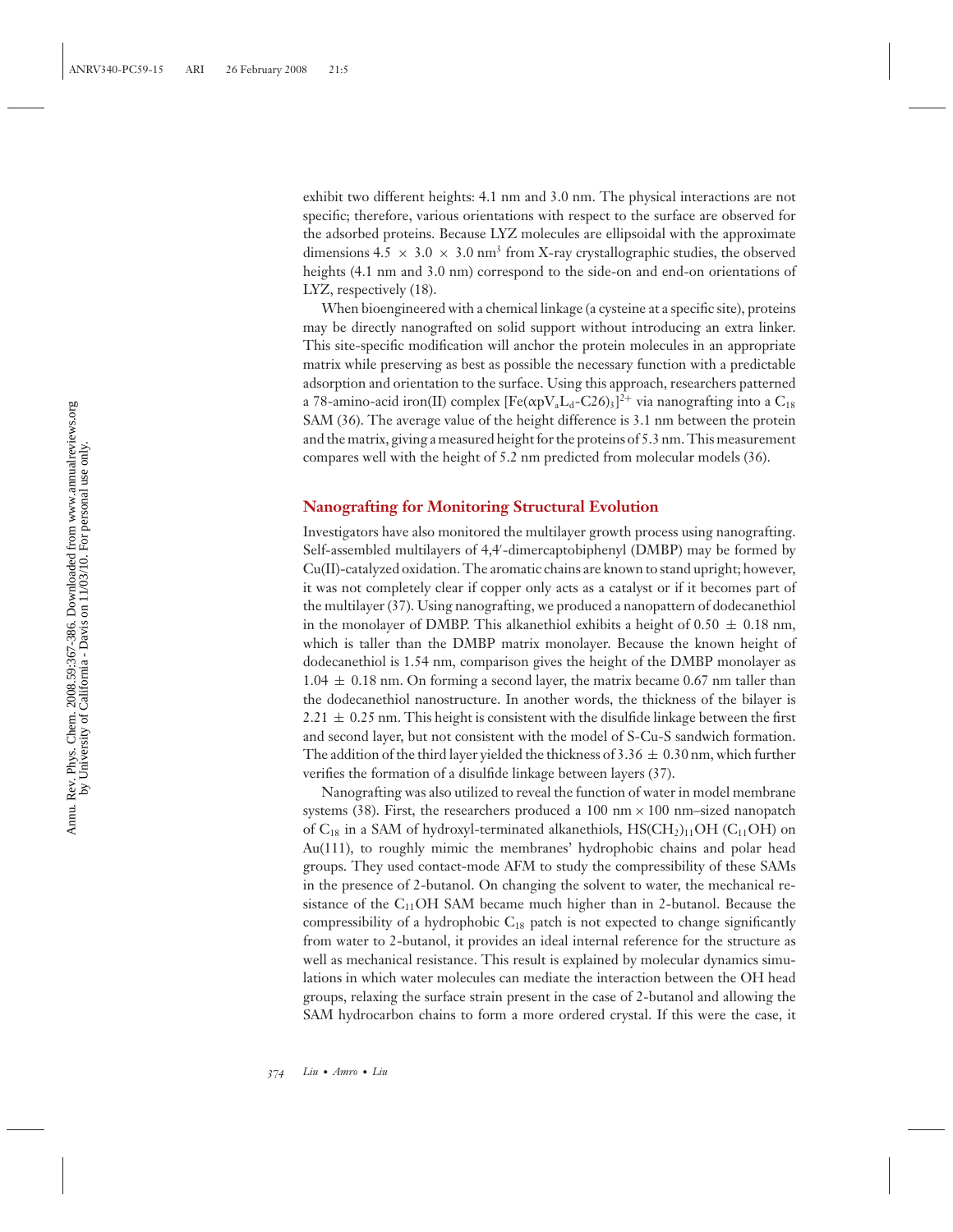would imply that the stabilizing action of water for biological membranes has a double nature.

Protein packing on surfaces has also been investigated using nanografting as a function of environmental pH (22). Bovine carbonic anhydrase (II) (CA) was immobilized onto charged nanopatches [6-mercaptohexan-1-ol (MCH), *N*-(6 mercapto) hexyl pyridinium bromide, and 3-mercaptopropionic acid] within a hexa(ethylene glycol)-terminated SAM. At pH 4.5, CA was immobilized onto both the negatively and positively charged patches. A careful analysis of line scan profiles reveals that the protein layer is not uniform, with the main part of the protein layer approximately 4–5 nm thick with domains up to 13 nm high (approximately three protein layers), suggesting that some CA molecules have aggregated at this pH. At pH 5, the proteinlayer thickness decreased to approximately 4 nm (monolayer) on both negatively and positively charged surfaces. At pH 5.5 and 7.2, little CA was immobilized onto the positively charged nanopatch, but there was still complete coverage at the negatively charged surface. At pH 5.0 and 5.5, there was much less aggregation.

## **SIZE-DEPENDENT YOUNG'S MODULUS OF ORGANIC THIN FILMS**

The development of the next generation of devices, chips, and micro- and nanoelectromechanical systems demands advances in nanoscience and nanoengineering (39–41). The determination of the mechanical properties of nanostructures has received increasing attention lately owing to the rapid development of nanotechnology and the successful fabrication of many nanodevices and components. The measurement of local hardness, elasticity, and shear modulus of materials at the nanometer scale, however, is fraught with both theoretical and experimental challenges.

Nanografting enables one to address this challenge by producing nanostructures with designed size and geometry. These nanostructures are characterized using the same atomic force microscope tip, followed by force modulation spectroscopy and microscopy measurements (19). In force modulation, the sample is modulated at a designed frequency while the atomic force microscope probe remains in contact with the surface at a specified imaging force. The response amplitude and phase are acquired at the same time as the topographic image, from which one can determine the resonance frequency and viscoelastic behavior of each nanostructure or domain. To extract Young's modulus, investigators reported two methods: (*a*) calculating *E* from the amplitude and phase (42) and (*b*) calculating *E* from the resonance frequencies for the tip-surface contact (43–45).

**Figure 5** shows the size-dependent mechanics of  $C_{18}$  SAM. First,  $C_{18}$  nanostructures are fabricated into a  $C_{10}$  matrix using nanografting with the designed size ranging from 20 nm to 200 nm in the lateral dimension (45). Force modulation spectra are then acquired, in which smaller nanostructures appear softer than larger ones as the resonance occurs at lower frequencies. The apparent Young's modulus decreases nonlinearly with the decreasing size of these nanostructures (45). At nanometer length scales, there are no longer sufficient neighbors to react to the applied pressure with the same behavior as a bulk film. This results in a decrease of the observed Young's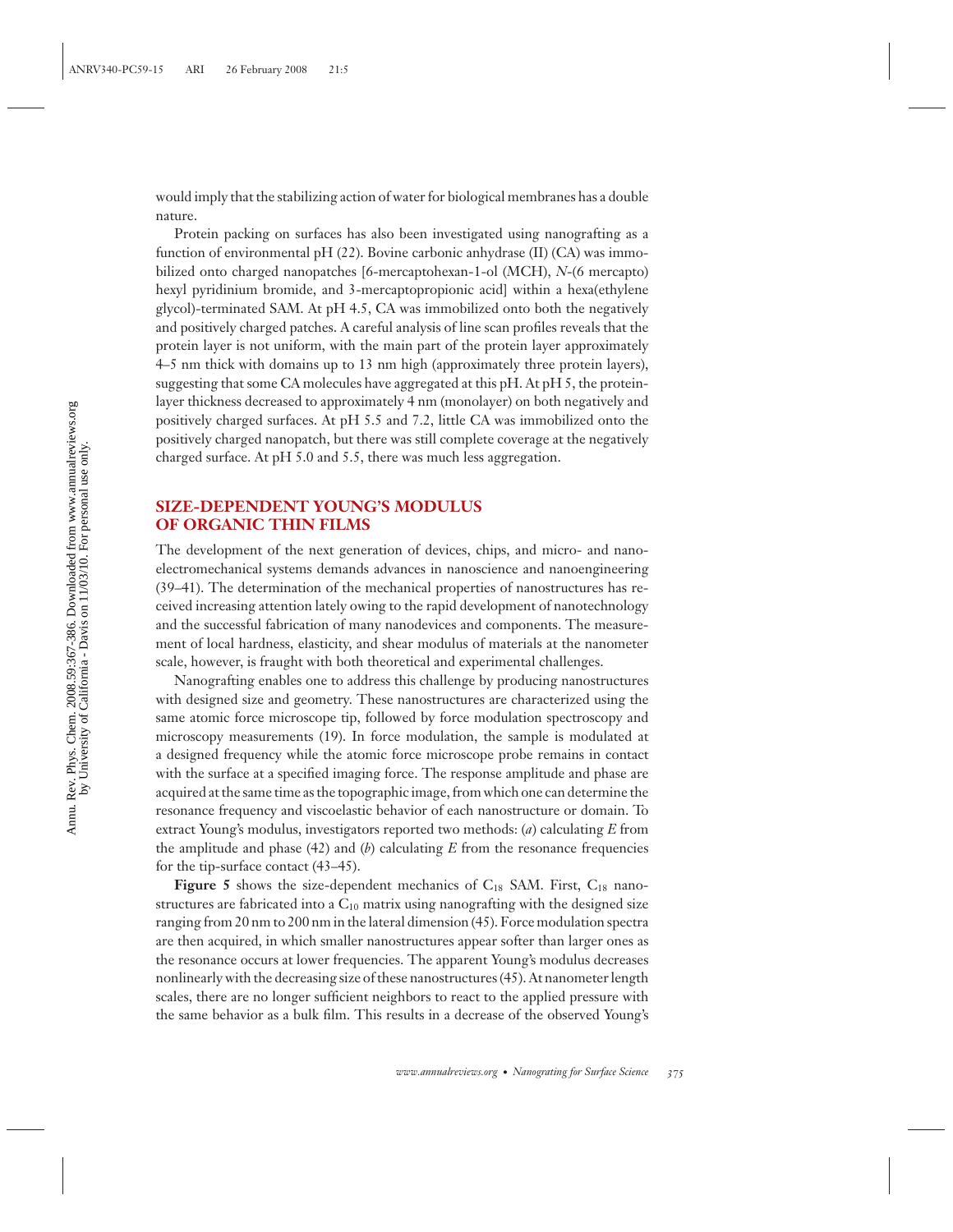

The spectra shown in panel *a* indicate a downshift of resonance with respect to the size. The Young's modulus of the structures is plotted against the size of the nanostructure in panel *b* and the mass of the nanostructure in panel *c*.

modulus. The systematic study using nanografting presents conclusive evidence of the size dependence of elasticity in the nanoregime. One may apply the approach utilized to study the size-dependence behavior of various materials and other mechanical properties.

## **IMPACT OF LOCAL LIGAND STRUCTURES ON BIOCHEMICAL REACTIONS**

Extensive studies have revealed that human immunodeficiency virus type 1 (HIV-1) gains entry into host cells through the binding of its viral envelope protein gp120 with cellular receptors, such as CD4 or GalCer for CD4-negative cells (46). X-ray diffraction and electron microscopy investigations suggest that these membrane proteins present at the surface of HIV as trimers (47). The trimeric structures are likely to remain during the initial infection process (i.e., gp120 and cell-receptor binding are trivalent in nature). The V3 loop of gp120, which is the likely binding site for the T cell receptors, faces the trimer axis, with a separation ranging from 1.3 nm to 9.4 nm. Therefore, optimizing ligand nanostructures could offer an attractive mimetic for the initial viral binding (20).

Using nanografting, we produced a series of nanostructures (arrays of dots, lines, and cross-lines) of HIV binding ligands (20). **Figure 6***a***–***d* shows four representative designs of nanostructures of GalCer termini and their potency in attracting gp120. For the nanostructure shown in **Figure 6***a*, few immobilized proteins are visible. The lack of protein adsorption is attributed to steric hindrance because the closely packed neighbor molecules make the GalCer difficult to access by the V3 loop of rgp120. In contrast, other designs exhibit potent binding to gp120. As visualized in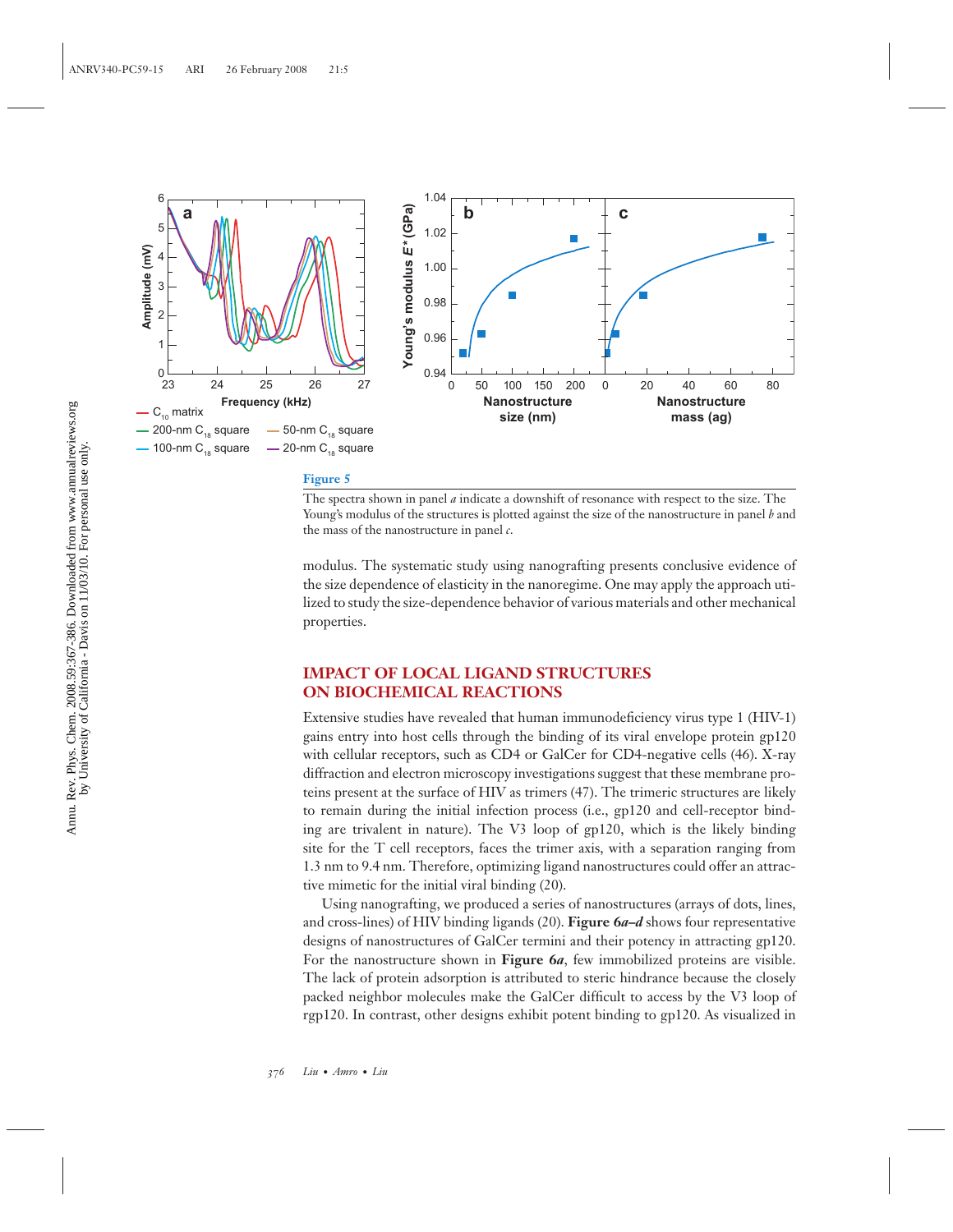

(*a*–*d* ) Four designs of GalCer nanostructures. (*e*) Atomic force microscopy (AFM) topograph of a 200 nm × 200 nm GalCer square pattern produced using nanografting. ( *f* ) AFM topograph of an array of 16 lines covering a 400 nm  $\times$  400 nm area. (*g*) An array of 32 lines covering a 400 nm  $\times$  400 nm area. (*b*) AFM topograph of two arrays of lines crossing in space. Each line array contains 16 lines homogeneously distributed within 600 nm  $\times$  600 nm areas, and the two arrays are rotated 30◦ with respect to each other. (*i*–*m*) Same area as shown in panels *e* through *h* after a 60-min immersion in a 25 μg ml−<sup>1</sup> rgp120 solution.

**Figure 6***m*, most of the bright features are located in the crossed points, at which trivalent binding is favored.

The optimal size and geometry were determined using arrays with various dimensions, such as changing the angle of the cross-lines from 15◦ to 90◦ and changing the space of line arrays from 3 to 10 nm (20). Those systematic studies allow the determination of the optimal separation: 4.8 nm among nearest-neighbor GalCer is recommended for the design ligand mimetics.

We took a similar approach to investigate size-dependent biorecognition between biotin and antibiotin IgG, in which three arrays of biotin nanostructures were produced (2). IgG molecules prefer those structures in which biotin ligands are available at approximately 14.5-nm separation, confirming the bivalent and specific nature of the Fab domains with the underneath biotin termini. Protein immobilization via covalent binding to aldehyde groups has also been investigated. This protein attachment protocol occurs with at least two binding sites because the immobilization depends sensitively on the size and separation of the CHO domains. The multianchored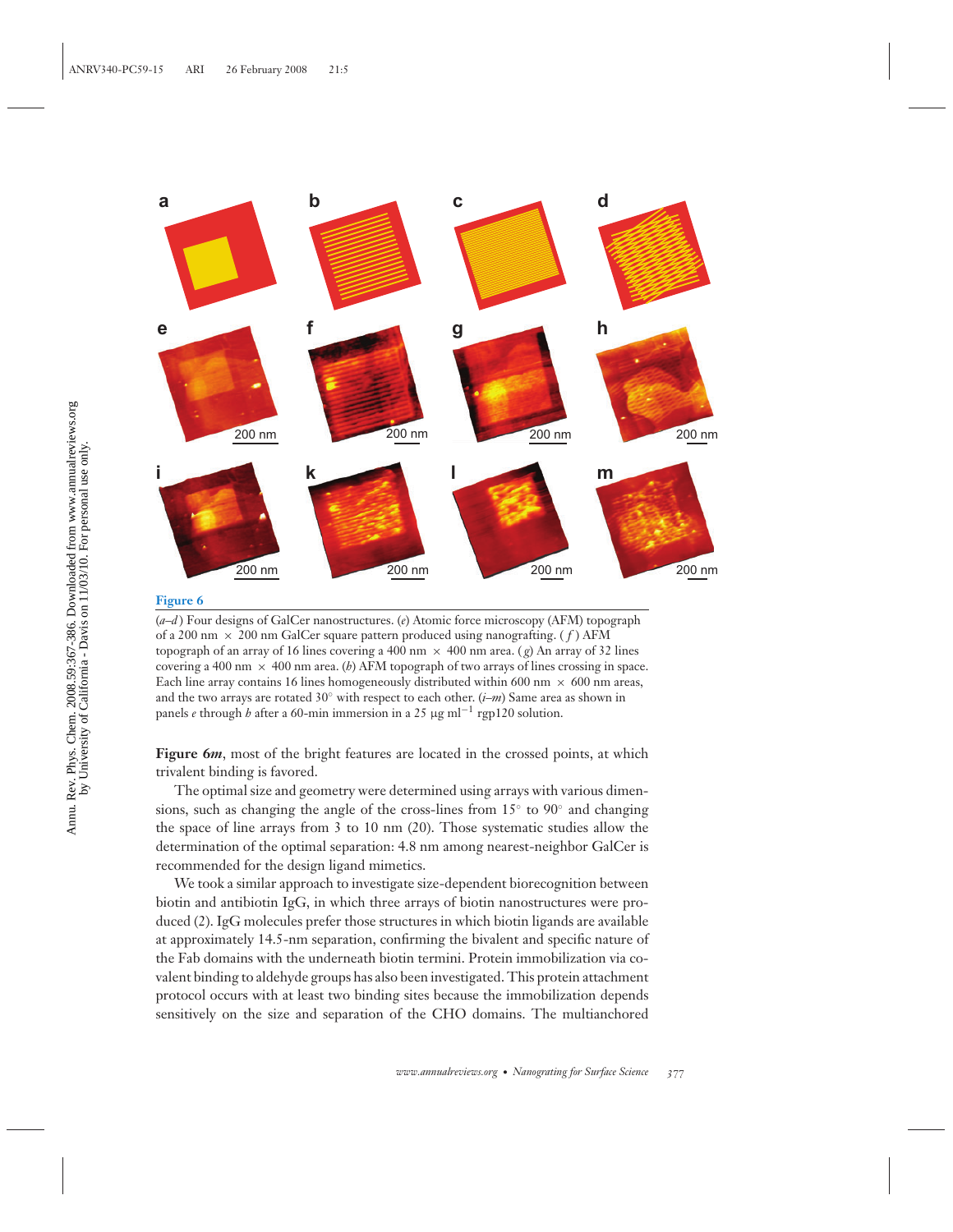attachment is realized by the availability of lysine residues (83 per IgG and 9 per LYZ), and the matching aldehyde termini underneath, engineered using nanografting (2).

## **REGULATION OF SURFACE REACTION PATHWAYS, KINETICS, AND PRODUCTS**

The self-assembly of thiols on gold provides a good example to illustrate the concept of regulating surface reactions using nanografting because the reaction kinetics and mechanism are relatively well-known. The significance of SAMs is clearly demonstrated from the large number of publications (∼700) focusing on them since their discovery (48). **Figure 7***a* illustrates the reaction mechanism or pathway of self-assembly. It is known from SPM (28, 33) and diffraction studies (49) that unconstrained self-assembly includes two main steps. Molecules initially attach to gold with the chains parallel to the surface, with a reaction intermediate known as the lyingdown phase (**Figure 7***a*). As the reaction proceeds, thiols stand up and eventually form a complete layer, a result of collision and lateral pressure. In dilute solutions,



Schematic diagram illustrating the two surface reaction pathways of thiol self-assembly on gold: (*a*) unconstrained in natural growth and (*b*) spatially confined self-assembly in nanografting. (*c*) Side-by-side comparison of C<sub>18</sub> self-assembly during natural growth onto bare gold (*dark regions*) and nanografting (*rectangular region on the right*). Under identical reaction conditions, self-assembly occurs much faster during nanografting than in natural growth. The scanning size of all images is 150 nm  $\times$  150 nm.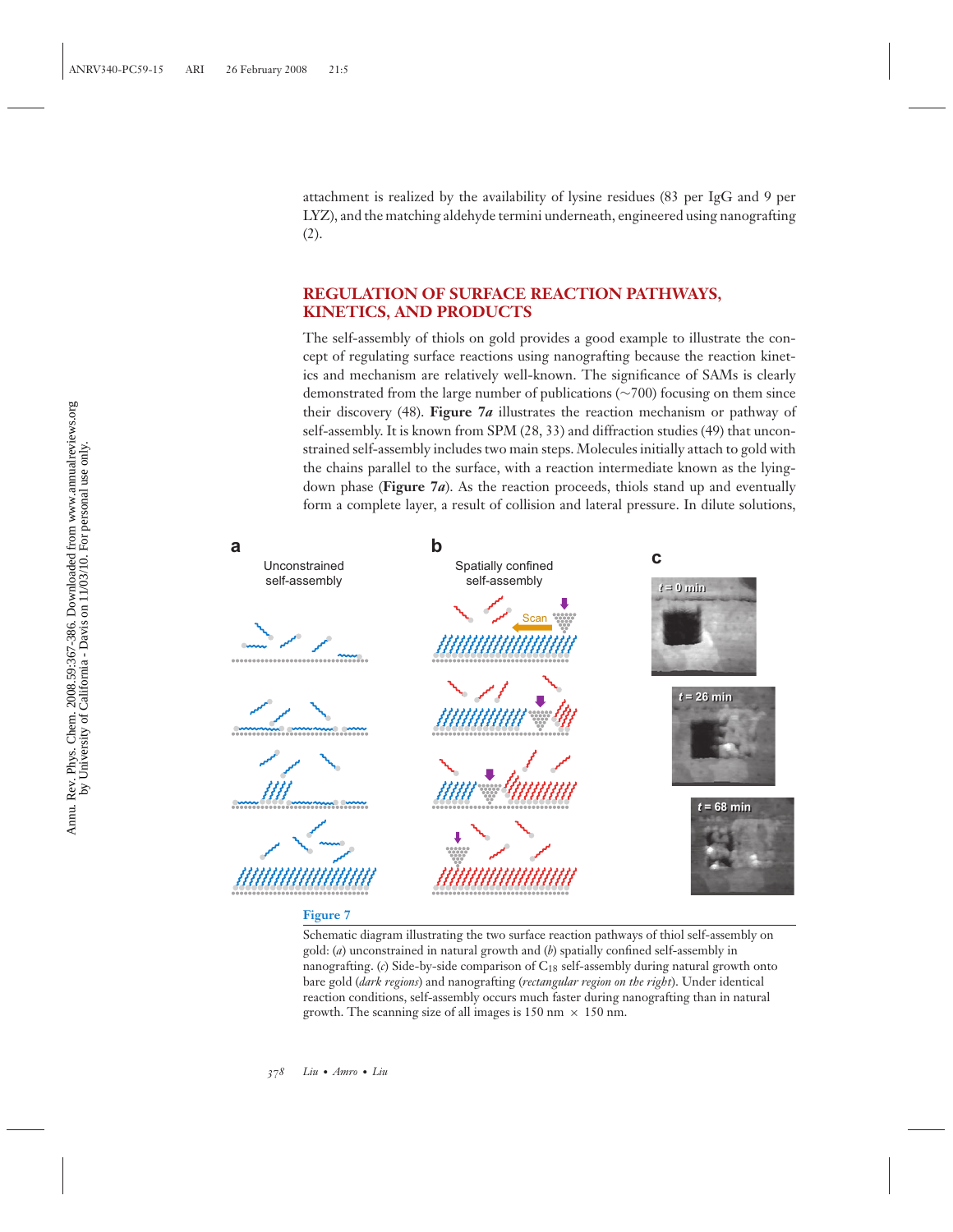the reaction kinetics follows the Langmuir (50, 51) or modified Langmuir (52, 53) relationship, until the coverage reaches ∼20%.

Nanografting alters the reaction pathways and kinetics (28). As shown in **Figure 7***b*, the atomic force microscope tip displaces the thiols in the matrix, thus producing a transient reaction environment in which the newly exposed gold surface (i.e., the reactant) is spatially confined by surrounding thiols and the atomic force microscope tip. Such spatial confinement hinders the formation of a lying-down configuration for adsorbing thiols but favors their direct adoption of the standing-up configuration. Therefore, the adsorption follows a new pathway that bypasses the lying-down to standing-up transition (**Figure 7***b*). The new reaction pathway also leads to at least two orders of magnitude faster kinetics (28). The standing-up configuration facilitates the chemisorption of sulfur to gold and the packing of the chains to form the SAM. In addition, the standing-up configuration is also enthalpically favorable because the interactions between the newly adsorbed molecules and the surrounding thiols help stabilize the transition states for the self-assembly process. Thus, the activation energy for the spatially confined self-assembly is lower than that in the unconstrained reaction process.

In natural growth, mixed SAMs form following a similar pathway as illustrated in **Figure 7***a*, and their structures exhibit phase-segregated domains of the components (54–66). In principle, thermodynamic-driven structures (e.g., dominated by large domains of long chains) are expected at low concentrations of reactant, long-reaction times, and with thermal annealing. Conversely, kinetic-driven SAMs (e.g., close to a molecular-level mixing) are favored under high thiol concentration, short reaction times, and low temperatures. The reality lies between the two extremes; in other words, segregated domains would form, whose local structure is the result of the interplay between reaction kinetics and thermodynamics (16, 67).

Owing to the difference in reaction pathways, the nanografting of mixed thiols yields revealing structures (16). **Figure 8** provides unambiguous proof, in which areas of nanografted SAMs and natural grown layers were produced on the same gold surface from the same mixed thiol solution: a 2- $\mu$ M thiol in 2-butanol with C<sub>18</sub>/C<sub>10</sub> = 3:5. **Figure 8***b* reveals the overall morphology, in which the boundaries of the nanografted area are clearly visible owing to their difference in local structure. The fabricated binary area appears smoother than that of the matrix SAM, supporting the higher degree of molecular mixing in the nanografted SAMs. The lateral heterogeneity is clearly visualized from high-resolution images (**Figure 8***c*,*d* ), in which the segregated  $C_{18}$  and  $C_{10}$  domains and their spatial distribution are clearly visible. The nanografted SAMs as shown in **Figure 8***d* exhibit smaller C<sub>18</sub> domains that are less separated than those in the matrix counterpart (**Figure 8***c*).

The degree of spatial confinement (and thus the reaction pathway and kinetics) may be varied by changing the shaving speed (16). **Figure 9***a* presents three characteristic speeds. At 500 nm s<sup>-1</sup>, nanografting in a mixed  $C_{18}$  and  $C_{10}$  solution (1:5 molar ratio with 0.02-mM concentration) resulted in homogeneous mixing of the two components. The average  $C_{18}$  domain size is 2.7 nm with a center-center spacing of 5.5 nm. At 3000 nm s−1, the average domain increased to 5.5 nm with a separation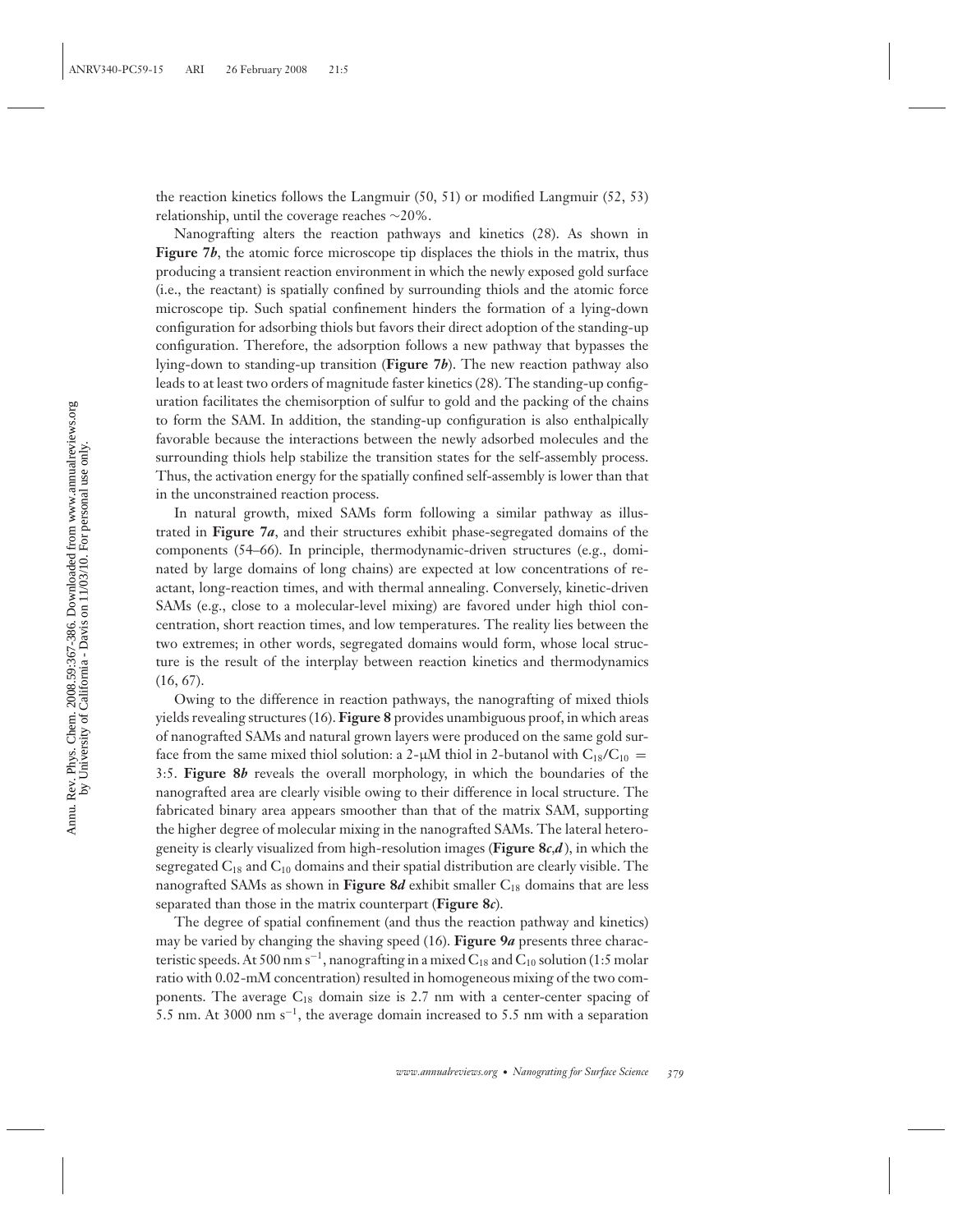

( $a$ ) Schematic diagram comparing the local domain structures of mixed  $C_{18}$  and  $C_{10}$ self-assembled monolayers (SAMs) formed in nanografting versus natural growth. (*b*) A 700 nm × 700 nm atomic force microscopy topograph reveals the overall morphology of SAMs produced by the two methods. (*c*) A zoomed-in scan (100 nm  $\times$  100 nm) of the matrix SAM. (*d*) A zoomed-in scan (100 nm  $\times$  100 nm) in the nanografted area.

of 11.2 nm. At 10,000 nm s<sup>-1</sup>, the average C<sub>18</sub> domain increased to 8.9 nm with a 15.0-nm separation, a product nearly the same as that produced via natural selfassembly. To attain larger domains, one can always turn to nanografting singlecomponent thiols with the required functionality (**Figure 9***b*).





Schematic diagram summarizing the capability of nanografting to regulate local thiol domains, from molecular-level mixing, to nanometer-level domains, to structures with designed geometry and dimension. Imaging size is 100 nm  $\times$  100 nm and 400 nm  $\times$  400 nm for panels *a* and *b*, respectively.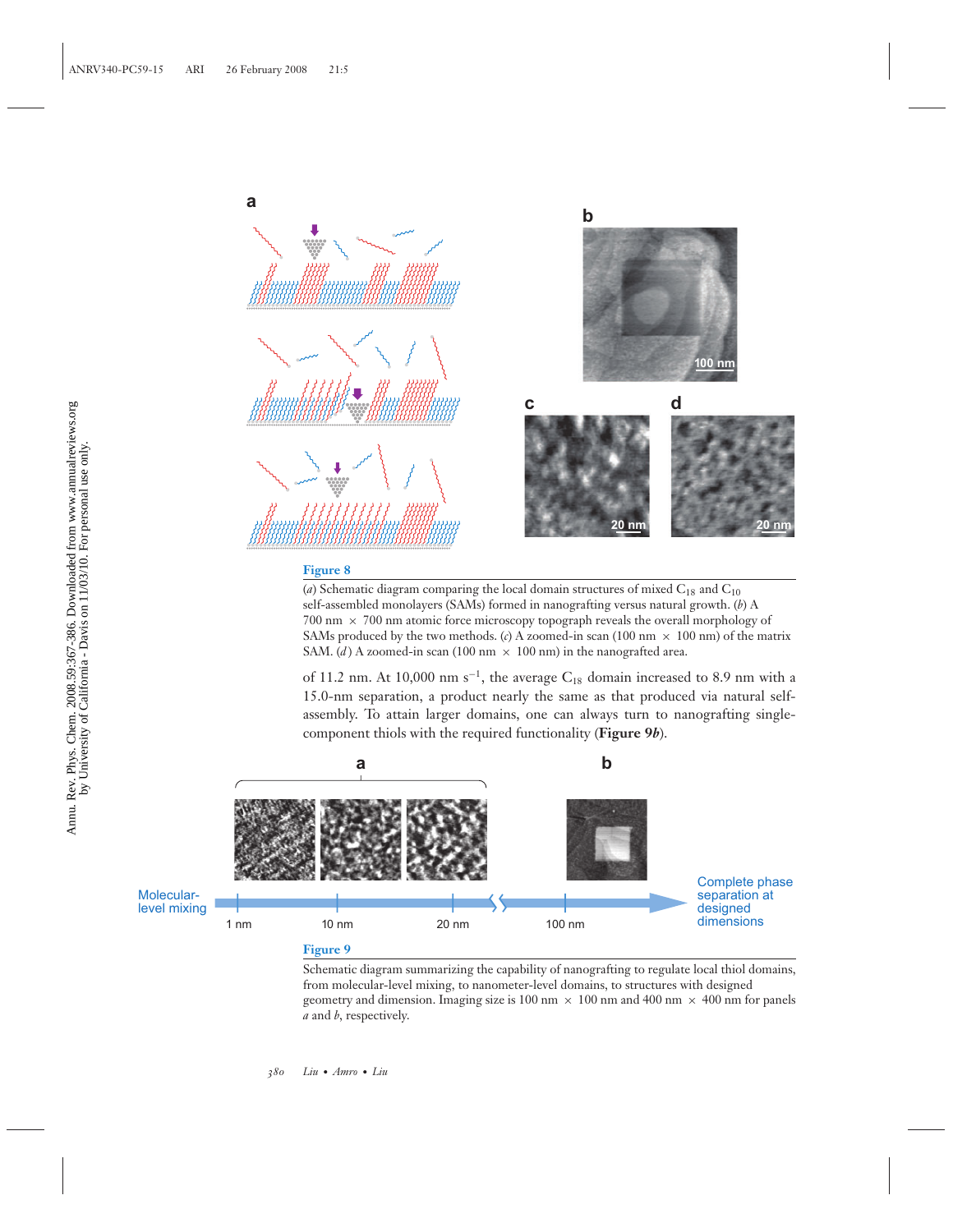#### **SUMMARY POINTS**

- 1. Nanografting provides a new and powerful means in surface physical chemistry research.
- 2. Self-assembled monolayers and multilayers with various chains and termini are characterized by using nanografting to place those unknown molecules into a matrix with known structure or vice versa. The availability of an internal standard in situ allows the unknown structures to be studied and quantified.
- 3. The same approaches are utilized to determine the density and molecular conformation of DNA on surfaces, as well as the orientation and packing of proteins upon immobilization on surfaces.
- 4. Nanografting enables systematic investigations of size-dependent mechanics at the nanometer scale (e.g., by producing series of designed nanostructures and measuring their Young's moduli in situ).
- 5. By precisely engineering ligand nanostructures, researchers can investigate the outcome of biorecognition and protein immobilization reactions to determine the optimal binding of HIV envelope proteins to carbohydrate ligands, the rational design for antibody-antigen recognition, and the local domain structures for protein immobilization.
- 6. The regulation of the surface reaction mechanism, kinetics, and products is also demonstrated using nanografting by regulating the degree of spatial confinement during the nanoshaving process, which dictates the selfassembly pathway.

### **DISCLOSURE STATEMENT**

The authors are not aware of any biases that might be perceived as affecting the objectivity of this review.

### **ACKNOWLEDGMENTS**

Financial support from the NIH (R21 GM077850-01), NSF (CHE-0244830 and a seed grant from MRSEC-CPIMA), NIST, and the University of California, Davis, is gratefully acknowledged. M. Liu received a graduate fellowship from Tyco Electronics Foundation in Functional Materials while a student at the University of California, Davis. We also thank Z. Deng, Y.H. Tan, and S. Stagner for their assistance in the preparation of this review.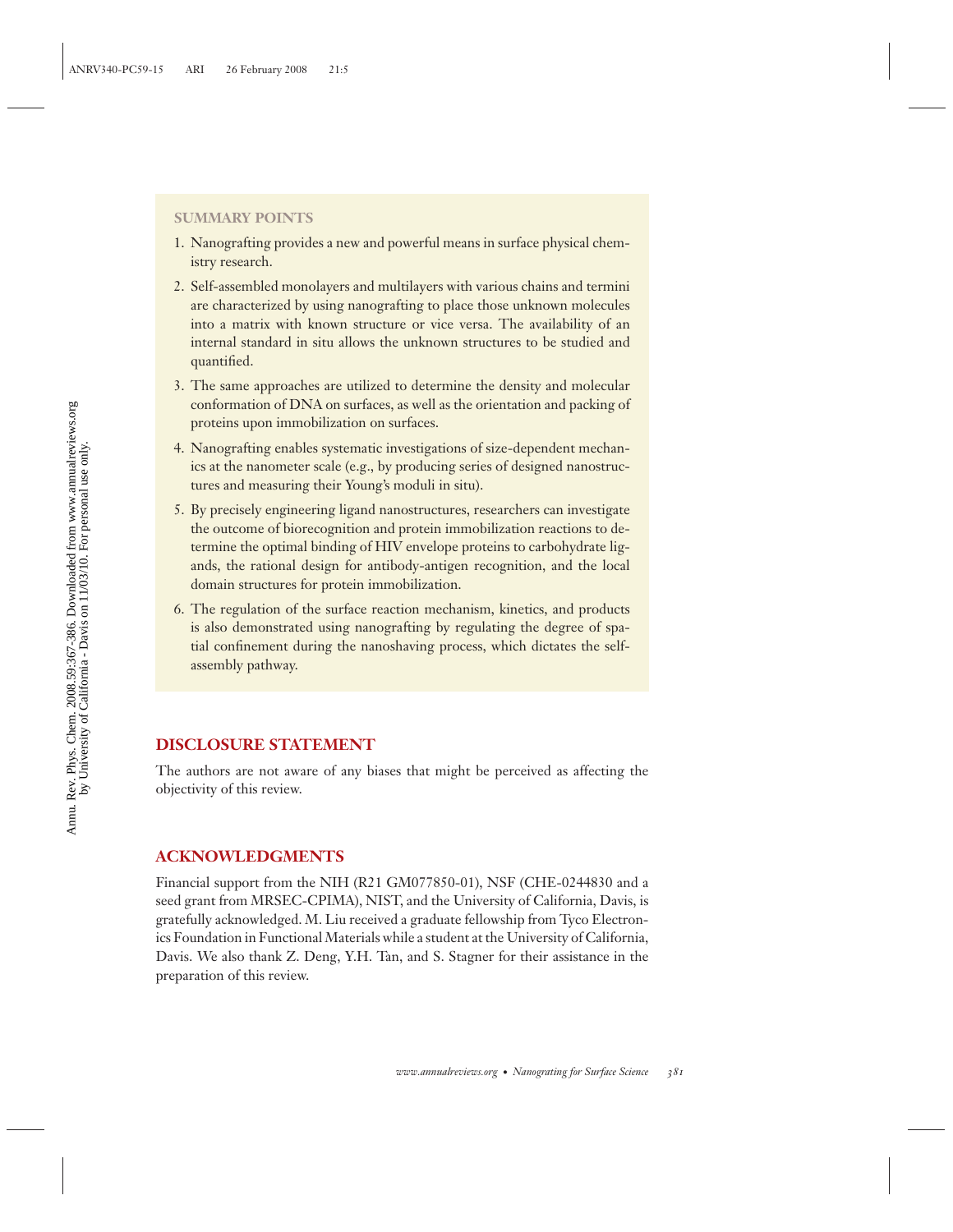## LITERATURE CITED

- **1. Xu S, Liu GY. 1997. Nanometer-scale fabrication by simultaneous nanoshaving and molecular self-assembly.** *Langmuir* **13:127–29**
	- 2. Tan YH, Liu M, Liu G. 2007. Influence of local ligand structures on biorecognition and protein immobilization. *ACS Nano.* Submitted
	- 3. Amro NA, Xu S, Liu GY. 2000. Patterning surfaces using tip-directed displacement and self-assembly. *Langmuir* 16:3006–9
- 4. Cruchon-Dupeyrat S, Porthun S, Liu GY. 2001. Nanofabrication using computer-assisted design and automated vector-scanning probe lithography. *Appl. Surf. Sci.* 175:636–42
- 5. Lee MV, Hoffman MT, Barnett K, Geiss JM, Smentkowski VS, et al. 2006. Chemomechanical nanolithography: nanografting on silicon and factors impacting linewidth. *J. Nanosci. Nanotechnol.* 6:1639–43
- 6. Liang J, Scoles G. 2007. Nanografting of alkanethiols by tapping mode atomic force microscopy. *Langmuir* 23:6142–47
- 7. Gorman CB, Carroll RL, He YF, Tian F, Fuierer R. 2000. Chemically welldefined lithography using self-assembled monolayers and scanning tunneling microscopy in nonpolar organothiol solutions. *Langmuir* 16:6312–16
- 8. Tseng AA, Notargiacomo A, Chen TP. 2005. Nanofabrication by scanning probe microscope lithography: a review. *J. Vacuum Sci. Technol. B* 23:877–94
- 9. Kolb DM, Simeone FC. 2005. Nanostructure formation at tile solid/liquid interface. *Curr. Opin. Solid State Mater. Sci.* 9:91–97
- 10. Sugimura H. 2005. Nanoscopic surface architecture based on molecular selfassembly and scanning probe lithography. *Int. J. Nanotechnol.* 2:314–47
- 11. Piner RD, Zhu J, Xu F, Hong SH, Mirkin CA. 1999. Dip-pen nanolithography. *Science* 283:661–63
- 12. Salaita K, Wang YH, Mirkin CA. 2007. Applications of dip-pen nanolithography. *Nat. Nanotechnol.* 2:145–55
- 13. Garcia R, Martinez RV, Martinez J. 2005. Nano-chemistry and scanning probe nanolithographies. *Chem. Soc. Rev.* 35:29–38
- 14. Liu JF, Von Ehr JR, Baur C, Stallcup R, Randall J, Bray K. 2004. Fabrication of high-density nanostructures with an atomic force microscope. *Appl. Phys. Lett.* 84:1359–61
- 15. Xie XN, Chung HJ, Sow CH, Wee ATS. 2006. Nanoscale materials patterning and engineering by atomic force microscopy nanolithography. *Mater. Sci. Eng. R* 54:1–48
- **16. Yu JJ, Tan YH, Li X, Kuo PK, Liu GY. 2006. A nanoengineering approach to regulate the lateral heterogeneity of self-assembled monolayers.** *J. Am. Chem. Soc.* **128:11574–81**
- 17. Hacker CA, Batteas JD, Garno JC, Marquez M, Richter CA, et al. 2004. Structural and chemical characterization of monofluoro-substituted oligo(phenylene-18. Presents applications<br>
ethynylene) thiolate self-assembled monolayers on gold. *Langmuir* 20:6195–205
	- **18. Liu GY, Amro NA. 2002. Positioning protein molecules on surfaces: a nanoengineering approach to supramolecular chemistry.** *Proc. Natl. Acad. Sci. USA* **99:5165–70**

**1. First report on nanografting, which describes the principal, basic procedure and addresses the issue of spatial resolution.**

**16. Demonstrates that nanografting can regulate the reaction mechanism and products for the self-assembly of mixed SAMs.**

**of nanografting in surface biochemistry, especially protein immobilization.**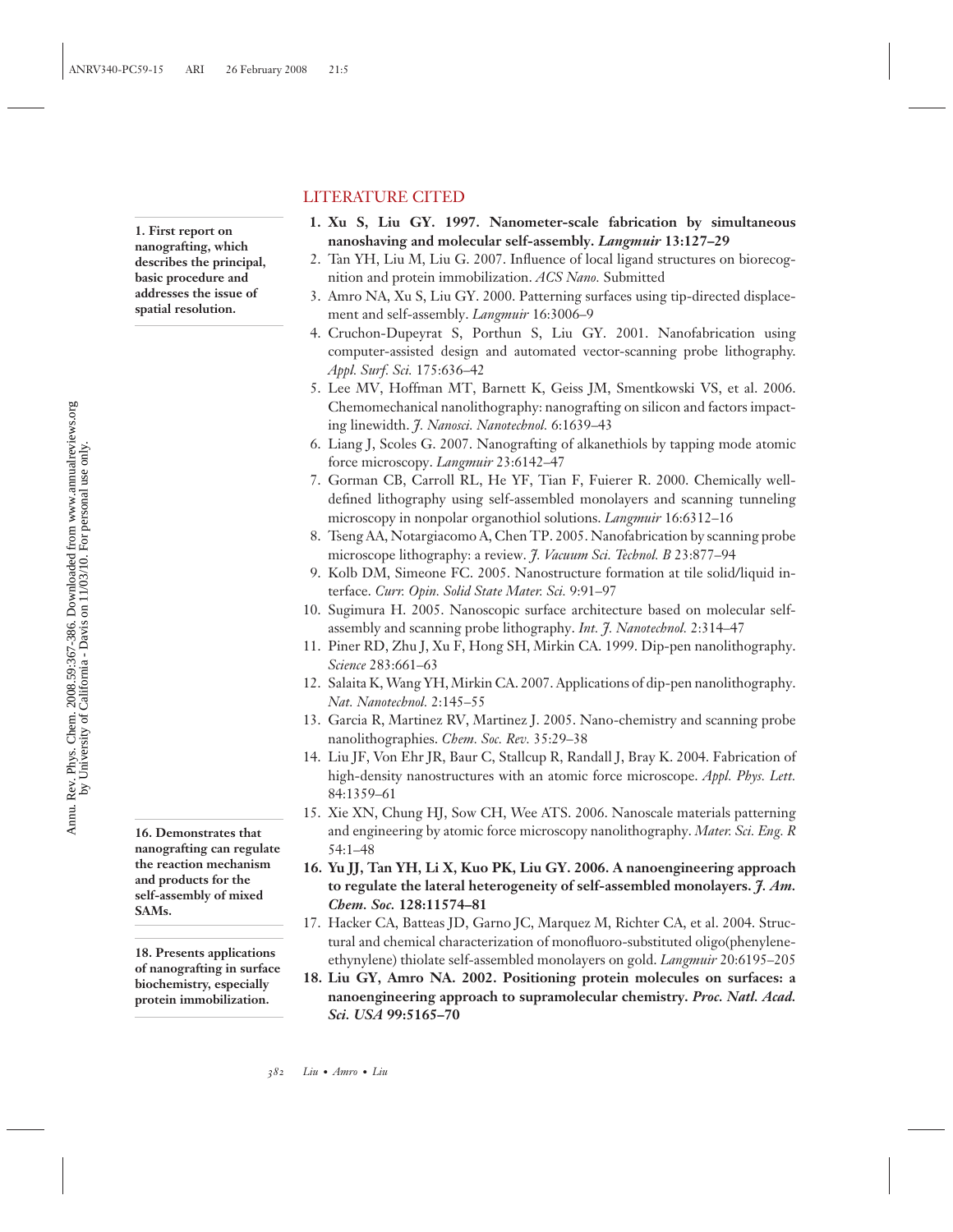- 19. Price WJ, Kuo PK, Lee TR, Colorado R, Ying ZC, Liu GY. 2005. Probing the local structure and mechanical response of nanostructures using force modulation and nanofabrication. *Langmuir* 21:8422–28
- 20. Yu JJ, Nolting B, Tan YH, Li X, Gervay-Hague J, Liu GY. 2006. Polyvalent interactions of HIV-gp120 protein and nanostructures of carbohydrate ligands. *Nanobiotechnology* 1:201–10
- 21. Liu JF, Cruchon-Dupeyrat S, Garno JC, Frommer J, Liu GY. 2002. Threedimensional nanostructure construction via nanografting: positive and negative pattern transfer. *Nano Lett.* 2:937–40
- **22. Zhou D, Wang X, Birch L, Rayment T, Abell C. 2003. AFM study on protein immobilization on charged surfaces at the nanoscale: toward the fabrication of three-dimensional protein nanostructures.** *Langmuir* **19:10557– 62**
- 23. Garno JC, Yang YY, Amro NA, Cruchon-Dupeyrat S, Chen SW, Liu GY. 2003. Precise positioning of nanoparticles on surfaces using scanning probe lithography. *Nano Lett.* 3:389–95
- 24. Garno JC, Zangmeister CD, Batteas JD. 2007. Directed electroless growth of metal nanostructures on patterned self-assembled monolayers. *Langmuir* 23:7874–79
- 25. Liu MZ, Amro NA, Chow CS, Liu GY. 2002. Production of nanostructures of DNA on surfaces. *Nano Lett.* 2:863–67
- 26. Schwartz PV. 2001. Meniscus force nanografting: nanoscopic patterning of DNA. *Langmuir* 17:5971–77
- 27. Kenseth JR, Harnisch JA, Jones VW, Porter MD. 2001. Investigation of approaches for the fabrication of protein patterns by scanning probe lithography. *Langmuir* 17:4105–12
- **28. Xu S, Laibinis PE, Liu GY. 1998. Accelerating the kinetics of thiol selfassembly on gold: a spatial confinement effect.** *J. Am. Chem. Soc.* **120:9356– 61**
- 29. Liu GY, Xu S, Qian YL. 2000. Nanofabrication of self-assembled monolayers using scanning probe lithography. *Acc. Chem. Res.* 33:457–66
- 30. Thordarson P, Atkin R, Kalle WHJ, Warr GG, Braet F. 2006. Developments in using scanning probe microscopy to study molecules on surfaces: from thin films and single-molecule conductivity to drug-living cell interactions. *Aust. J. Chem.* 59:359–75
- 31. Vancso GJ, Hillborg H, Schonherr H. 2005. Chemical composition of polymer surfaces imaged by atomic force microscopy and complementary approaches. *Adv. Polym. Sci.* 182:55–129
- 32. Wright CJ, Armstrong I. 2006. The application of atomic force microscopy force measurements to the characterisation of microbial surfaces. *Surf. Interface Anal.* 38:1419–28
- 33. Poirier GE, Pylant ED. 1996. The self-assembly mechanism of alkanethiols on Au(111). *Science* 272:1145–48
- 34. Poirier GE. 1997. Characterization of organosulfur molecular monolayers on Au(111) using scanning tunneling microscopy. *Chem. Rev.* 97:1117–27

**22. Discusses the construction of controllable three-dimensional nanostructures of biomolecules using nanografting, electrostatic immobilization, and specific protein-protein interaction under different buffer environments.**

**28. First report that nanografting changes the self-assembly pathway and kinetics.**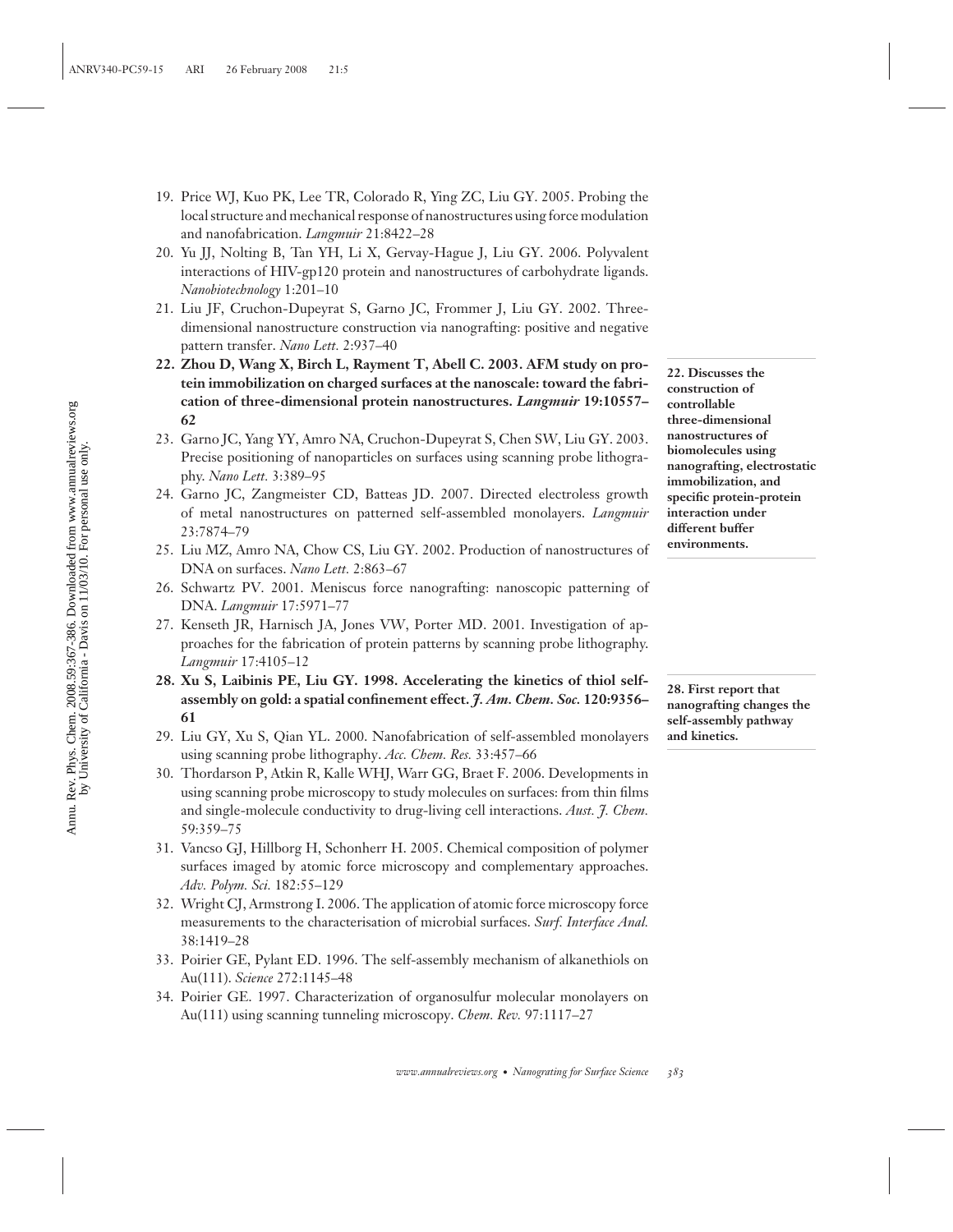**36. Engineered a metaloprotein incorporating C-terminal thiol groups to orient and align within a confined alkanethiol matrix on gold using nanografting.**

**38. Reveals through experimental and theoretical results the mechanical stabilization of model membrane in aqueous solvent and its disruption in organic solvent.**

**45. Uses nanografting and force modulation imaging to investigate the size-dependent elasticity at the nanometer scale.**

- 35. Yang G. 2003. *Molecular-level investigations of module membrane systems: scanning tunneling microscopy a nanoengineering approach*. PhD thesis. Univ. Calif., Davis. 168 pp.
- **36. Case MA, McLendon GL, Hu Y, Vanderlick TK, Scoles G. 2003. Using nanografting to achieve directed assembly of de novo designed metalloproteins on gold.** *Nano Lett.* **3:425–29**
- 37. Brower TL, Garno JC, Ulman A, Liu GY, Yan C, et al. 2002. Self-assembled multilayers of 4,4 -dimercaptobiphenyl formed by Cu(II)-catalyzed oxidation. *Langmuir* 18:6207–16
- **38. Castronovo M, Bano F, Raugei S, Scaini D, Dell'Angela M, et al. 2007. Mechanical stabilization effect of water on a membrane-like system.** *J. Am. Chem. Soc.* **129:2636–41**
- 39. Tambe NS, Bhushan B. 2005. Nanoscale friction mapping. *Appl. Phys. Lett.* 86:1931021–23
- 40. Gruen DM. 1999. Nanocrystalline diamond films. *Annu. Rev. Mater. Sci.* 29:211– 59
- 41. Krauss AR, Auciello O, Guruen DM, Jayatissa A, Sumant A, et al. 2001. Ultrananocrystalline diamond thin films for MEMS and moving mechanical assembly devices. *Diam. Relat. Mater.* 10:1952–61
- 42. Jourdan JS, Cruchon-Dupeyrat SJ, Huan Y, Kuo PK, Liu GY. 1999. Imaging nanoscopic elasticity of thin film materials by atomic force microscopy: effects of force modulation frequency and amplitude. *Langmuir* 15:6495–504
- 43. Muraoka M, Arnold W. 2001. A method of evaluating local elasticity and adhesion energy from the nonlinear response of AFM cantilever vibrations. *JSME Int. J. Ser. A* 44:396–405
- 44. Rabe U, Kopycinska M, Hirsekorn S, Arnold W. 2002. Evaluation of the contact resonance frequencies in atomic force microscopy as a method for surface characterisation (invited). *Ultrasonics* 40:49–54
- **45. Price WJ, Leigh SA, Hsu SM, Patten TE, Liu GY. 2006. Measuring the size dependence of Young's modulus using force modulation atomic force microscopy.** *J. Phys. Chem. A* **110:1382–88**
- 46. Brogi A, Presentini R, Solazzo D, Piomboni P, Constantino-Ceccarini E. 1996. Interaction of human immunodeficiency virus type 1 envelope glycoprotein gp120 with a galactoglycerolipid associated with human sperm. *AIDS Res. Hum. Retrovir.* 12:483–89
- 47. Wyatt R, Kwong PD, Desjardins E, Sweet RW, Robinson J, et al. 1998. The antigenic structure of the HIV gp120 envelope glycoprotein. *Nature* 393:705–11
- 48. Nuzzo RG, Allara DL. 1983. Adsorption of bifunctional organic disulfides on gold surfaces. *J. Am. Chem. Soc.* 105:4481–83
- 49. Camillone N, Leung TYB, Schwartz P, Eisenberger P, Scoles G. 1996. Chain length dependence of the striped phases of alkanethiol monolayers self-assembled on Au(111): an atomic beam diffraction study. *Langmuir* 12:2737–46
- 50. Jung LS, Campbell CT. 2000. Sticking probabilities in adsorption of alkanethiols from liquid ethanol solution onto gold. *J. Phys. Chem. B* 104:11168–78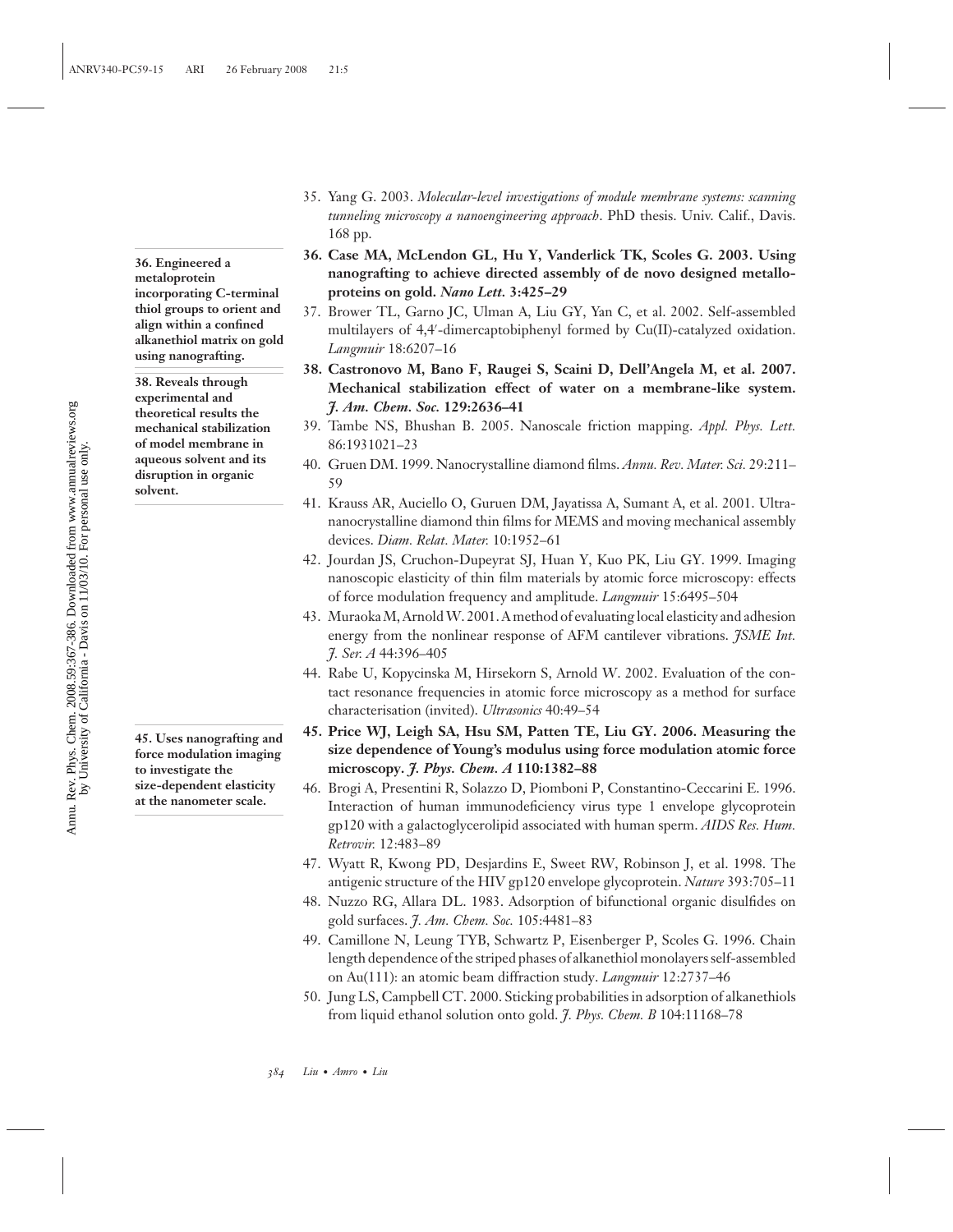- 51. Yang Y, Disselkamp RS, Szanyi J, Peden CHF, Campbell CT, Goodwin JG. 2006. Design and operating characteristics of a transient kinetic analysis catalysis reactor system employing in situ transmission Fourier transform infrared. *Rev. Sci. Instrum.* 77:094104
- 52. Dannenberger O, Buck M, Grunze M. 1999. Self-assembly of *n*-alkanethiols: a kinetic study by second harmonic generation. *J. Phys. Chem. B* 103:2202– 13
- 53. Wang RY, Himmelhaus M, Fick J, Herrwerth S, Eck W, Grunze M. 2005. Interaction of self-assembled monolayers of oligo(ethylene glycol)-terminated alkanethiols with water studied by vibrational sum-frequency generation. *J. Chem. Phys.* 122:164702
- 54. Stranick SJ, Atre SV, Parikh AN, Wood MC, Allara DL, et al. 1996. Nanometerscale phase separation in mixed composition self-assembled monolayers. *Nanotechnology* 7:438–42
- 55. Hobara D, Ota M, Imabayashi S, Niki K, Kakiuchi T. 1998. Phase separation of binary self-assembled thiol monolayers composed of 1-hexadecanethiol and 3-mercaptopropionic acid on Au(111) studied by scanning tunneling microscopy and cyclic voltammetry. *J. Electroanal. Chem.* 444:113–19
- 56. Hobara D, Ueda K, Imabayashi S, Yamamoto M, Kakiuchi T. 1999. Phase separation of binary self-assembled thiol monolayers of 2-mercaptoethanesulfonic acid and 1-octadecanethiol on Au(111). *Electrochemistry* 67:1218–20
- 57. Kakiuchi T, Sato K, Iida M, Hobara D, Imabayashi S, Niki K. 2000. Phase separation of alkanethiol self-assembled monolayers during the replacement of adsorbed thiolates on Au(111) with thiols in solution. *Langmuir* 16:7238– 44
- 58. Chen SF, Li LY, Boozer CL, Jiang SY. 2001. Controlled chemical and structural properties of mixed self-assembled monolayers by coadsorption of symmetric and asymmetric disulfides on Au(111). *J. Phys. Chem. B* 105:2975–80
- 59. Sawaguchi T, Sato Y, Mizutani F. 2001. In situ STM imaging of individual molecules in two-component self-assembled monolayers of 3-mercaptopropionic acid and 1-decanethiol on Au(111). *J. Electroanal. Chem.* 496:50–60
- 60. Klein H, Battaglini N, Bellini B, Dumas P. 2002. STM of mixed alkylthiol selfassembled monolayers on Au(111). *Mater. Sci. Eng. C* 19:279–83
- 61. Bain CD, Whitesides GM. 1989. Formation of monolayers by the coadsorption of thiols on gold: variation in the length of the alkyl chain. *J. Am. Chem. Soc.* 111:7164–75
- 62. Chen S, Li L, Boozer CL, Jiang S. 2001. Controlled chemical and structural properties of mixed self-assembled monolayers by coadsorption of symmetric and asymmetric disulfides on Au(111). *J. Phys. Chem. B* 105:2975–80
- 63. Folkers JP, Laibinis PE, Whitesides GM, Deutch J. 1994. Phase behavior of two-component self-assembled monolayers of alkanethiolates on gold. *J. Phys. Chem.* 98:563–71
- 64. Tamada K, Hara M, Sasabe H, Knoll W. 1997. Surface phase behavior of *n*alkanethiol self-assembled monolayers adsorbed on Au(111): an atomic force microscope study. *Langmuir* 13:1558–66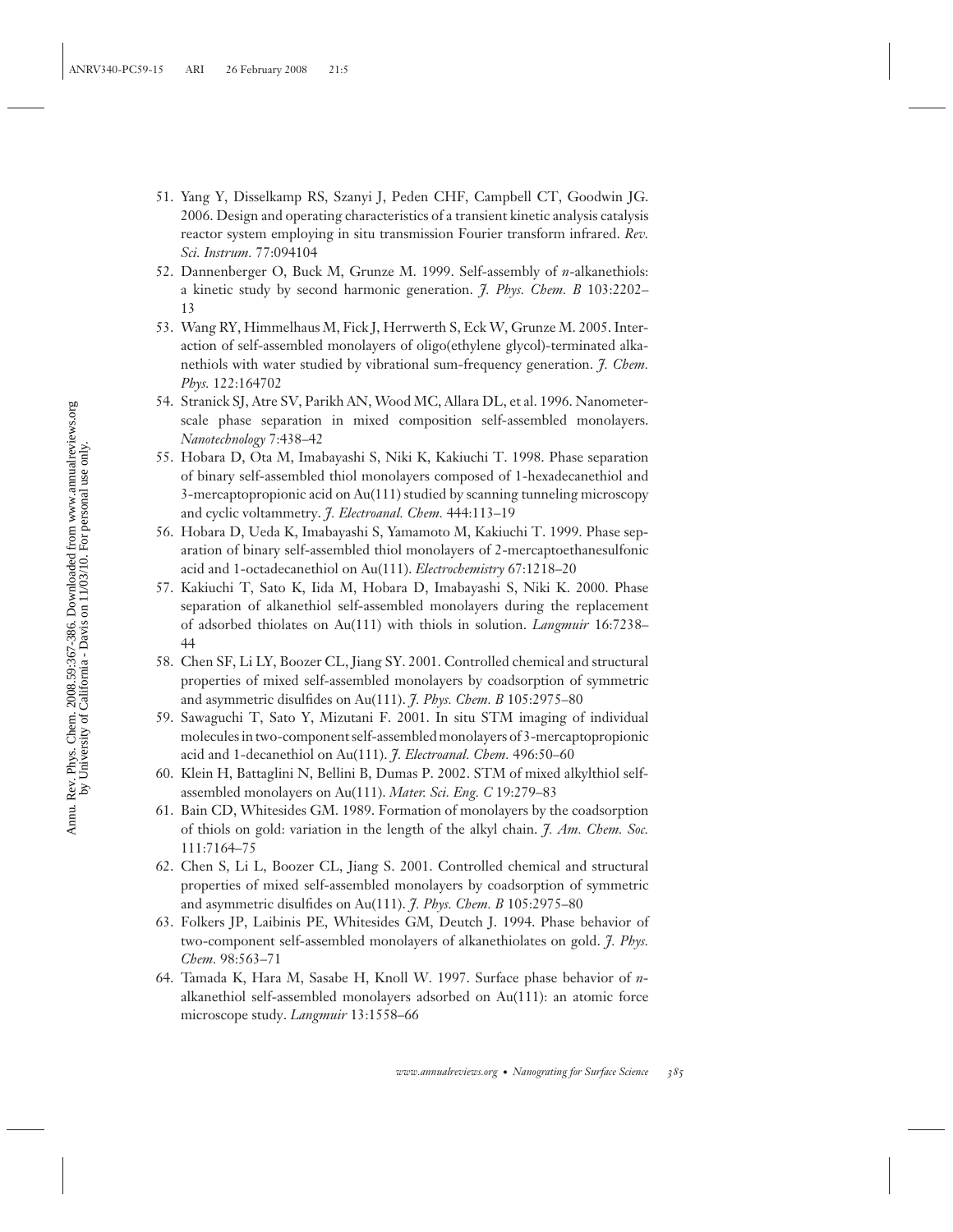- 65. Chen SF, Li LY, Boozer CL, Jiang SY. 2000. Controlled chemical and structural properties of mixed self-assembled monolayers of alkanethiols on Au(111). *Langmuir* 16:9287–93
- 66. Li LY, Chen SF, Jiang SY. 2003. Molecular-scale mixed alkanethiol monolayers of different terminal groups on Au(111) by low-current scanning tunneling microscopy. *Langmuir* 19:3266–71
- 67. Ryu S, Schatz GC. 2006. Nanografting: modeling and simulation. *J. Am. Chem. Soc.* 128:11563–73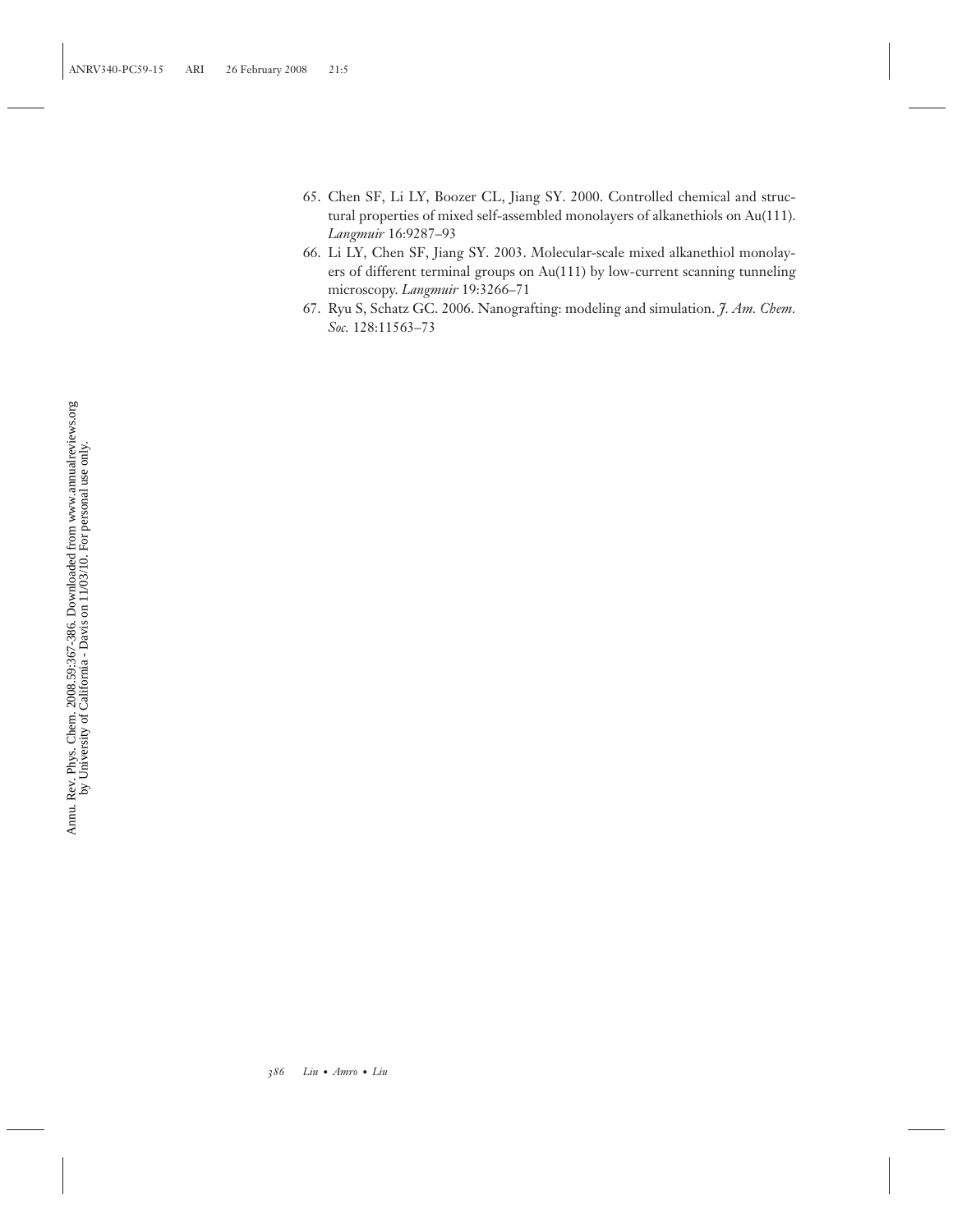# $\mathbf{A}$

**Annual Review of Physical Chemistry**

## Contents Volume 59, 2008

| A Fortunate Life in Physical Chemistry                                                                                                               |
|------------------------------------------------------------------------------------------------------------------------------------------------------|
| Chemistry and Photochemistry of Mineral Dust Aerosol                                                                                                 |
| Femtobiology                                                                                                                                         |
| Structures, Kinetics, Thermodynamics, and Biological Functions<br>of RNA Hairpins                                                                    |
| Understanding Protein Evolution: From Protein Physics<br>to Darwinian Selection                                                                      |
| Quasicrystal Surfaces                                                                                                                                |
| Molecular Ordering and Phase Behavior of Surfactants at Water-Oil<br>Interfaces as Probed by X-Ray Surface Scattering                                |
| Extraordinary Transmission of Metal Films with Arrays<br>of Subwavelength Holes<br>James V. Coe, Joseph M. Heer, Shannon Teeters-Kennedy, Hong Tian, |
| The Ultrafast Dynamics of Photodetachment                                                                                                            |
| <b>Energy Flow in Proteins</b>                                                                                                                       |
| Advances in Correlated Electronic Structure Methods for Solids,<br>Surfaces, and Nanostructures                                                      |
| Two-Dimensional Infrared Spectroscopy of Photoswitchable Peptides                                                                                    |